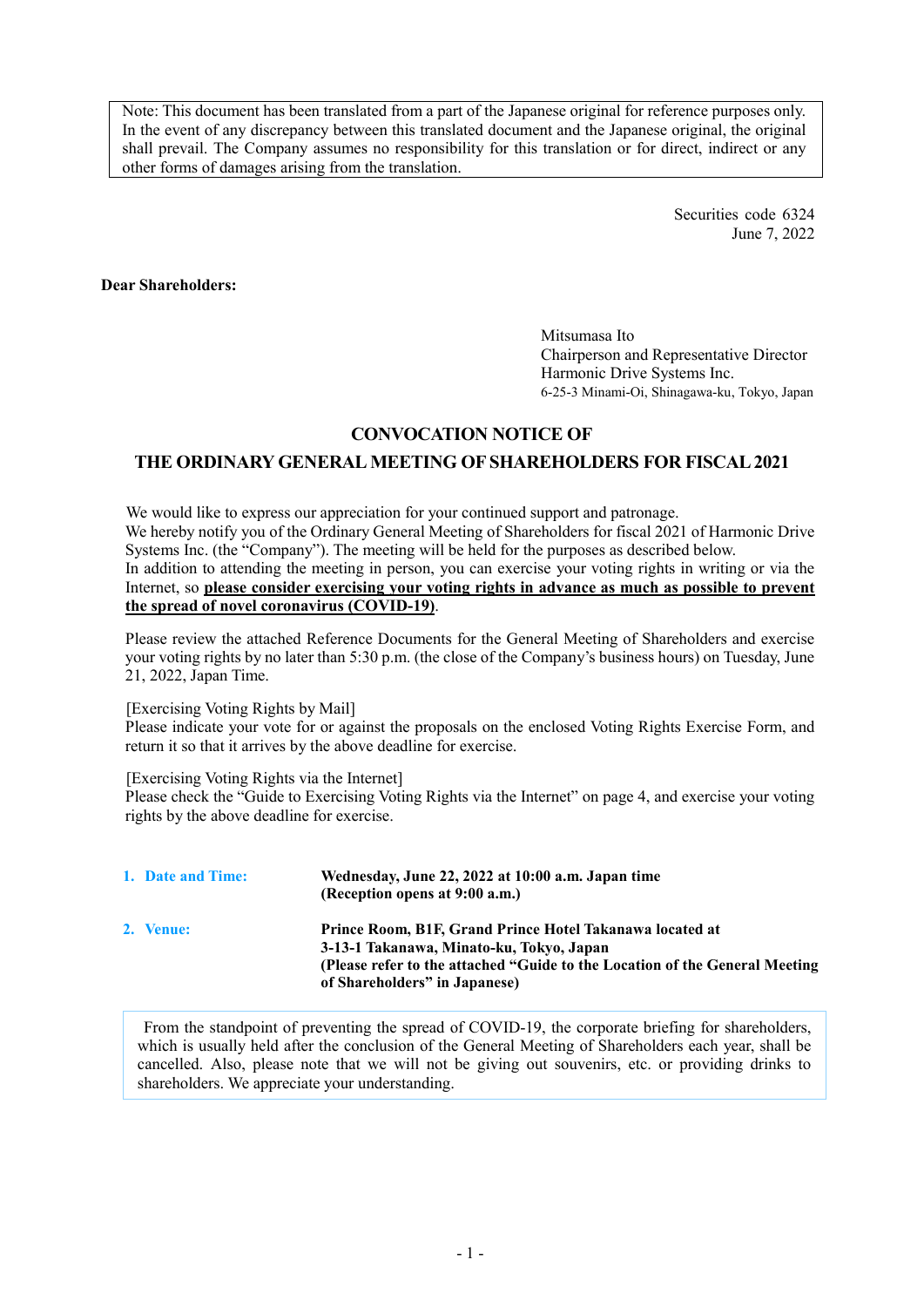#### **3. Meeting Agenda:**

|                           | <b>Matters to be reported: 1.</b> The Business Report, Consolidated Financial Statements for Fiscal 2021<br>(April 1, 2021 - March 31, 2022) and results of audits of the |
|---------------------------|---------------------------------------------------------------------------------------------------------------------------------------------------------------------------|
|                           | Consolidated Financial Statements by the Accounting Auditor and the                                                                                                       |
|                           | Board of Corporate Auditors                                                                                                                                               |
|                           | 2. Non-consolidated Financial Statements for Fiscal 2021 (April 1, 2021 -<br>March 31, 2022)                                                                              |
| Proposals to be resolved: |                                                                                                                                                                           |
| <b>Proposal 1:</b>        | Appropriation of Surplus                                                                                                                                                  |
| <b>Proposal 2:</b>        | Partial Amendments to the Articles of Incorporation                                                                                                                       |
| <b>Proposal 3:</b>        | Election of nine (9) Directors                                                                                                                                            |
| <b>Proposal 4:</b>        | Election of one (1) Corporate Auditor                                                                                                                                     |
| Proposal 5:               | Final Retirement Benefits to Directors and Corporate Auditors following                                                                                                   |
|                           | Discontinuation of the Retirement Benefits System                                                                                                                         |
| <b>Proposal 6:</b>        | Determination of Remuneration for the Allotment of Restricted Shares to                                                                                                   |
|                           | Directors (excluding Outside Directors)                                                                                                                                   |
|                           |                                                                                                                                                                           |

**Proposal 7:** Payment of Directors' Bonuses

#### **4. Matters Determined in Regard to the Convocation:**

Treatment of duplicate exercise of voting rights

- (1) If voting rights are exercised by a shareholder multiple times both in writing and via the Internet, the vote exercised via the Internet shall be considered as valid.
- (2) If voting rights are exercised by a shareholder multiple times via the Internet, the final vote exercised shall be considered as valid.

End

- 1) When attending the meeting, please submit the enclosed Voting Rights Exercise Form at the reception desk.
- 2) If exercising voting rights by proxy, please submit a proxy statement or other written document proving the authority to represent at the reception desk, together with the Voting Rights Exercise Form of the proxy. (In regard to the qualifications for a proxy, proxies shall be limited to one (1) other shareholder with voting rights at this General Meeting of Shareholders, in accordance with the provisions of the Articles of Incorporation).
- 3) In the event of revisions to the Reference Documents for the General Meeting of Shareholders and the Appendix, they shall be posted on the Company's website (https://www.hds.co.jp/).
- 4) Of the documents to be provided with this Notice, the Consolidated Statements of Shareholders' Equity, Notes to Consolidated Financial Statements, Non-Consolidated Statements of Shareholders' Equity, and Notes to Non-consolidated Financial Statements are posted on the Company's website described above in accordance with the provisions of laws and regulations as well as Article 15 of the Company's Articles of Incorporation and therefore are not provided in this Notice. Furthermore, the Consolidated Financial Statements and Non-consolidated Financial Statements provided in the Appendix of this Notice are parts of the Consolidated Financial Statements and Non-consolidated Financial Statements that were audited by the Accounting Auditor and Corporate Auditors when preparing the Accounting Audit Report and the Audit Report.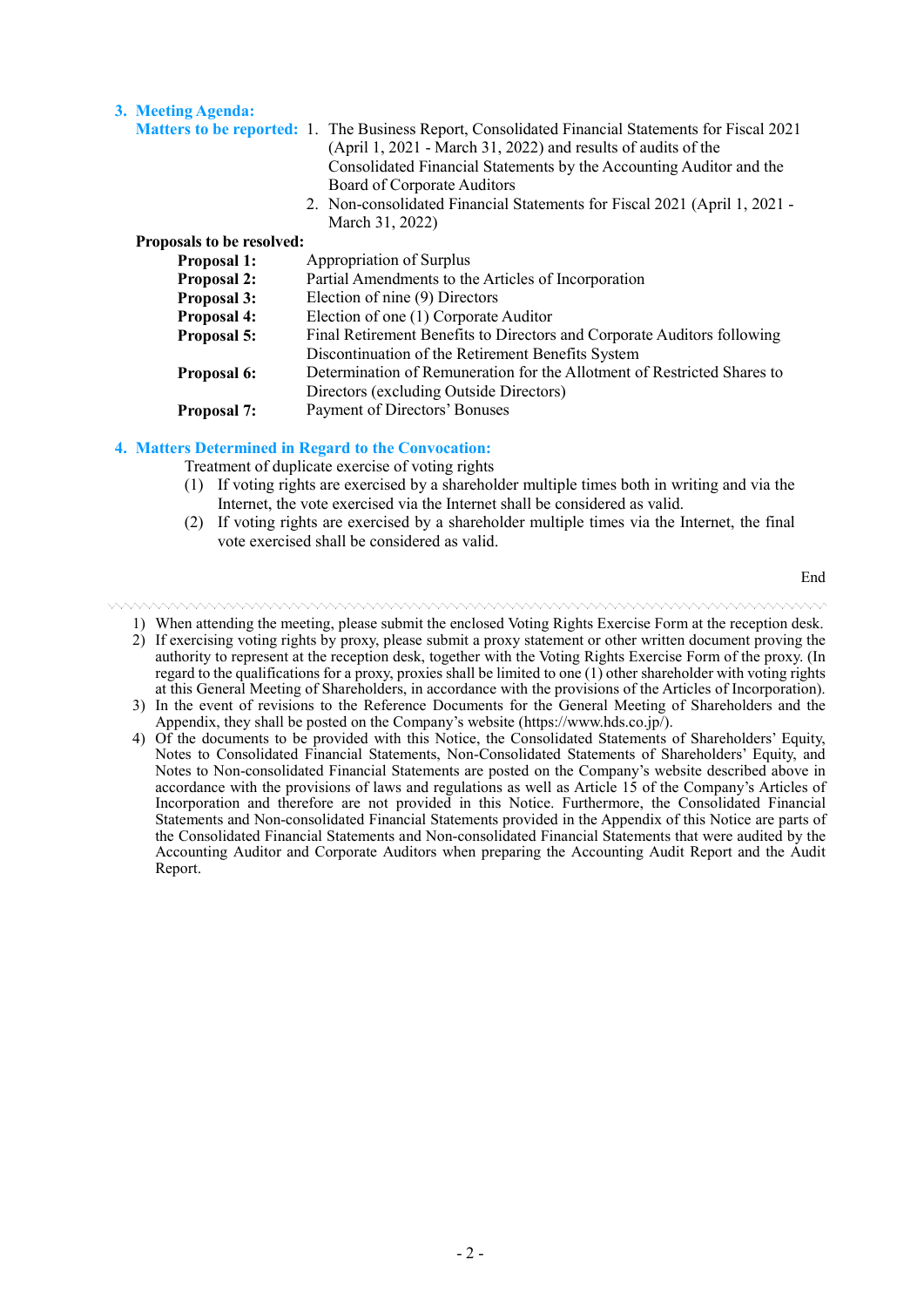#### **Guide to Exercising Voting Rights**

Shareholders' voting rights are an important right of shareholders. Please review the "Reference Documents for the General Meeting of Shareholders" and exercise your voting rights. Voting rights may be exercised with the three methods below.

#### 1. **Attending the General Meeting of Shareholders**

Please submit the enclosed Voting Rights Exercise Form at the reception desk. In addition, please bring this Notice.

**Date and time of the General Meeting of Shareholders 10:00 a.m. on Wednesday, June 22, 2022 (Japan time) (Reception opens at 9:00 a.m.) Venue: Prince Room, B1F, Grand Prince Hotel Takanawa located at 3-13-1 Takanawa, Minato-ku, Tokyo, Japan (Please refer to the attached "Guide to the Location of the General Meeting of Shareholders" in Japanese.)**

#### **Note:**

If voting rights are exercised by a shareholder multiple times both in writing and via the Internet, the vote exercised via the Internet shall be considered as valid. If voting rights are exercised by a shareholder multiple times via the Internet, the final vote exercised shall be considered as valid.

#### **2. By Mail**

Please indicate your vote for or against the proposals on the enclosed Voting Rights Exercise Form, and return it so that it arrives by the deadline for exercise.

**Deadline for exercise 5:30 p.m. on Tuesday, June 21, 2022 (Japan time)**

#### **3. Via the Internet**

Please see the next page for details.

Please access the designated Voting Rights Exercise Website (https://soukai.mizuho-tb.co.jp/), and indicate your vote for or against the proposals by the deadline for exercise.

#### **Deadline for exercise**

**5:30 p.m. on Tuesday, June 21, 2022 (Japan time)**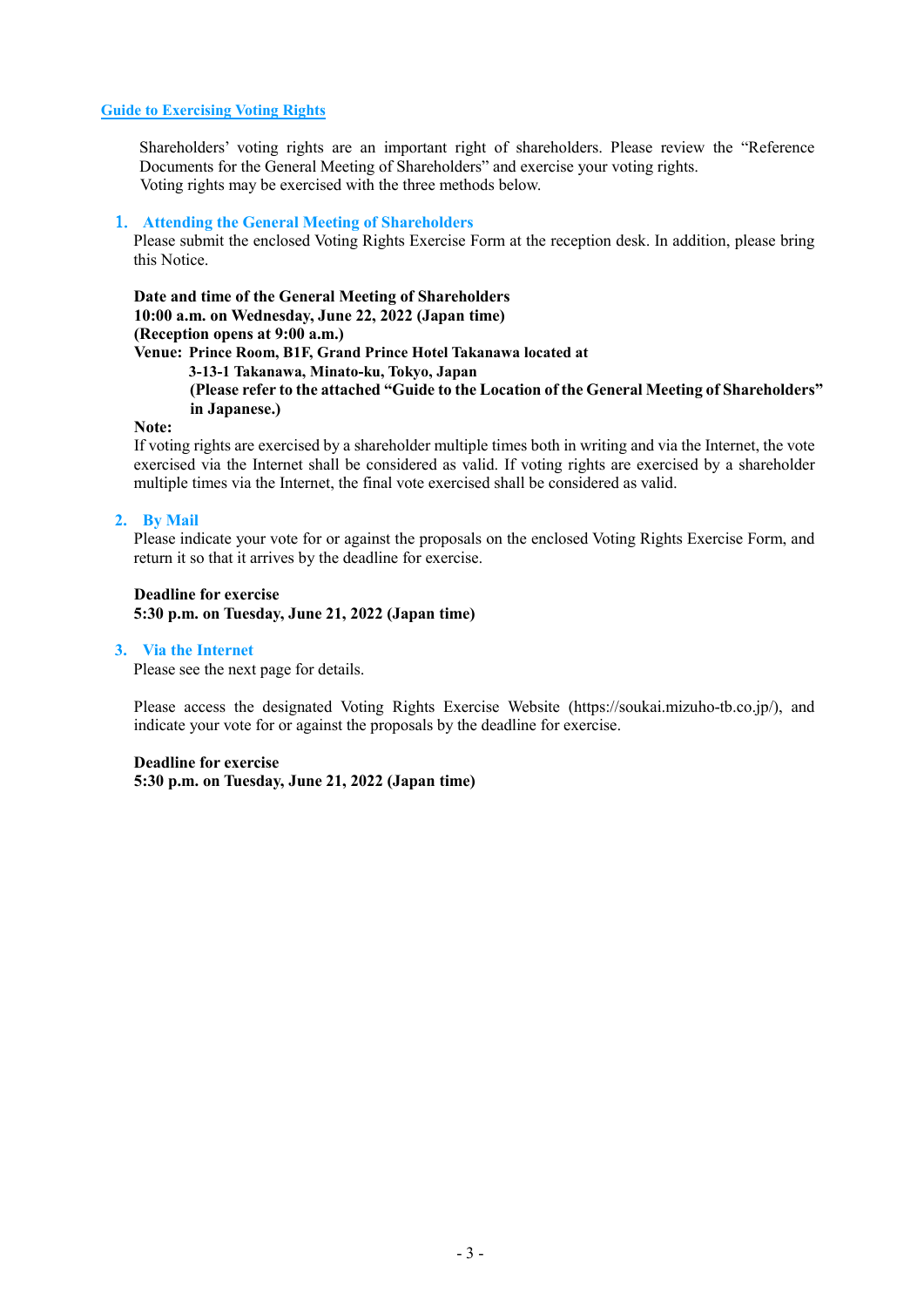#### **Guide to Exercising Voting Rights via the Internet**

#### ■ Via "Smart Exercise"

You can log in to the Voting Rights Exercise Website without entering Voting Rights Exercise Code and Password.

- (1) Please read the QR code printed on the lower right of the enclosed Voting Rights Exercise Form. Note: "QR code" is a registered trademark of DENSO WAVE INCORPORATED.
- (2) Please indicate your vote for or against the proposals following the instructions on the screen to input your vote.

You may only exercise your voting rights once via "Smart Exercise." To change your vote after exercising your voting rights, please access the website for PCs and log in to the system by entering the Voting Rights Exercise Code and Password printed on the enclosed Voting Rights Exercise Form, and exercise your vote again. \*Scanning the QR code again redirects you to the website for PCs.

#### ■ **Via ID and Password**

Voting Rights Exercise Website [https://soukai.mizuho-tb.co.jp](https://soukai.mizuho-tb.co.jp/)

- (1) Please access the "Voting Rights Exercise Website" You may also read the QR code printed on the above and access the "Voting Rights Exercise Website" Click "Next"
- (2) Log in to the system Enter the "Voting Rights Exercise Code" and click "Next"
- (3) Change password Enter the "Password" and click "Register"

#### **Please indicate your vote for or against the proposals following the instructions on the screen to input your vote.**

Voting Rights Exercise Code and Password are printed on the enclosed Voting Rights Exercise Form.

#### **EXECUTE:** The Electronic Voting Platform for Foreign and Institutional Investors

Other than the method described above, institutional investors may use the Electronic Voting Platform for Foreign and Institutional Investors operated by ICJ, Inc., subject to prior application for the use of the platform.

[Please contact below if you have any inquiry on how to exercise your voting rights via the Internet using a PC, smartphone or mobile phone.]

**Stock Transfer Agency Department at Mizuho Trust & Banking Toll free in Japan**: **0120-768-524 (9:00 a.m. – 9:00 p.m. except for year-end and New Year holidays, Japan time)**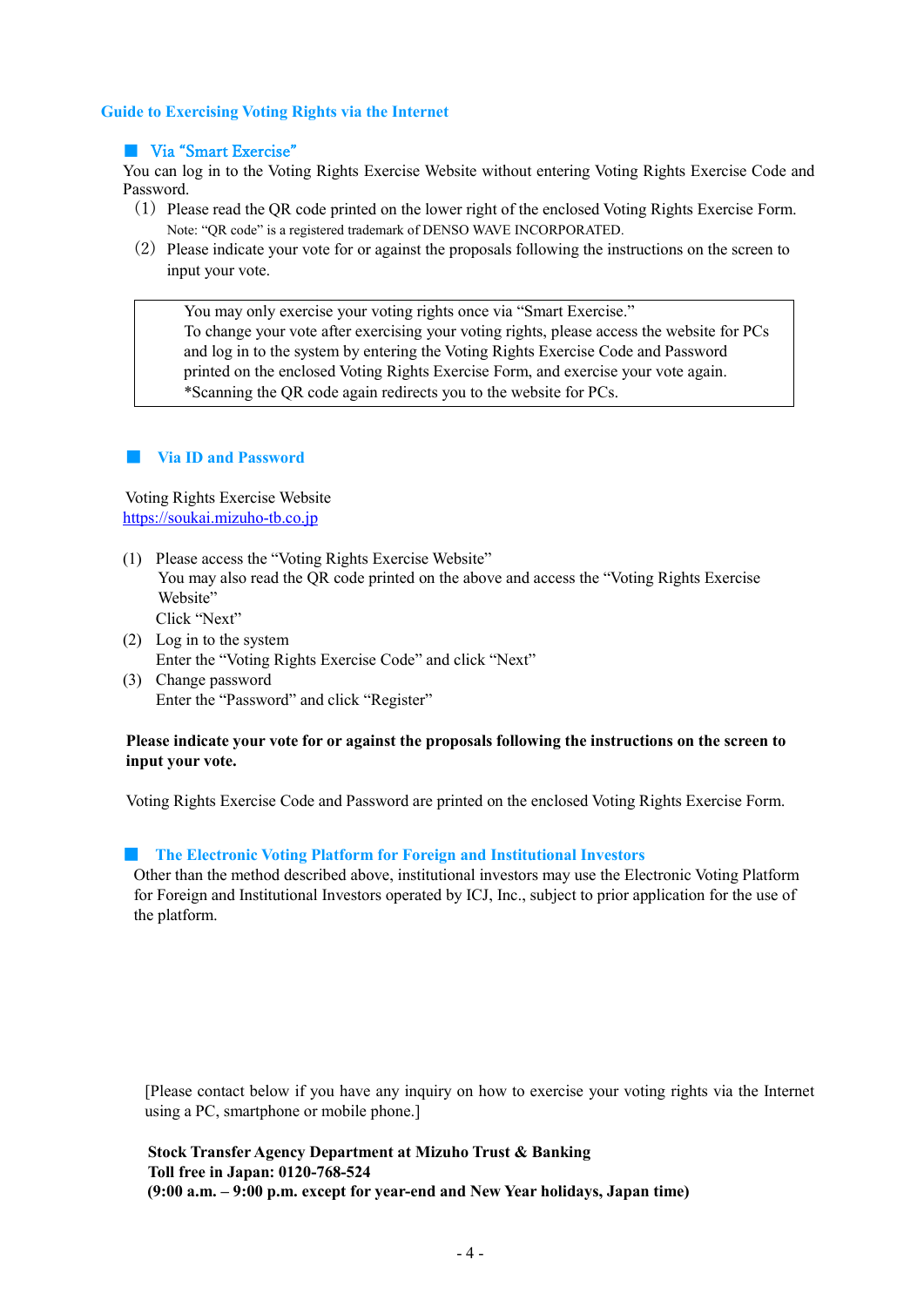#### **<Measures to prevent COVID-19 infection at the General Meeting of Shareholders>**

We will take following measures to prevent the spread of COVID-19, prioritizing the safety and security of shareholders, and appreciate the understanding and cooperation of shareholders.

#### **Requests to Shareholders**

- ・ We ask shareholders to consider exercising their voting rights by postal mail or via the Internet.
- ・ We strongly recommend shareholders who will be most affected by the infection such as elderly persons, those with underlying disease, who are pregnant or are feeling unwell to refrain from coming to the venue of the General Meeting of Shareholders.

#### **Requests to Shareholders in attendance**

- ・ As the number of seats is reduced to provide extra space between seating compared to previous years, shareholders allowed to enter the venue may be limited if a large number of shareholders attend the meeting.
- ・ Before entering the venue, shareholders in attendance will be asked to use alcohol-based hand sanitizer and wear a face mask.
- ・ Shareholders in attendance will be subject to body temperature checks at the reception and we may refuse entry of those who are confirmed to have a fever (37.5 degrees Celsius or higher).
- ・ Please note that staff members may refuse the attendance of shareholders who look unwell.
- ・ Please be advised to arrive early because the reception is expected to be crowded due to the above measures.

#### **Our measures**

- ・ Directors, Auditors and Executive Officers on the stage, and staff members of the General Meeting of Shareholders will be wearing face masks.
- ・ We will consider ways to ensure smooth and efficient progress of the General Meeting of Shareholders.
- ・ Please note that we will not be giving out souvenirs, etc. or providing drinks to shareholders.
- ・ The corporate briefing for shareholders, which is usually held after the conclusion of the General Meeting of Shareholders each year, shall be cancelled.
- ・ Our staff members will be less than previous years.

We may update the above measures given the changes in the situation, and please confirm our website [\(https://www.hds.co.jp/\)](https://www.hds.co.jp/) as necessary.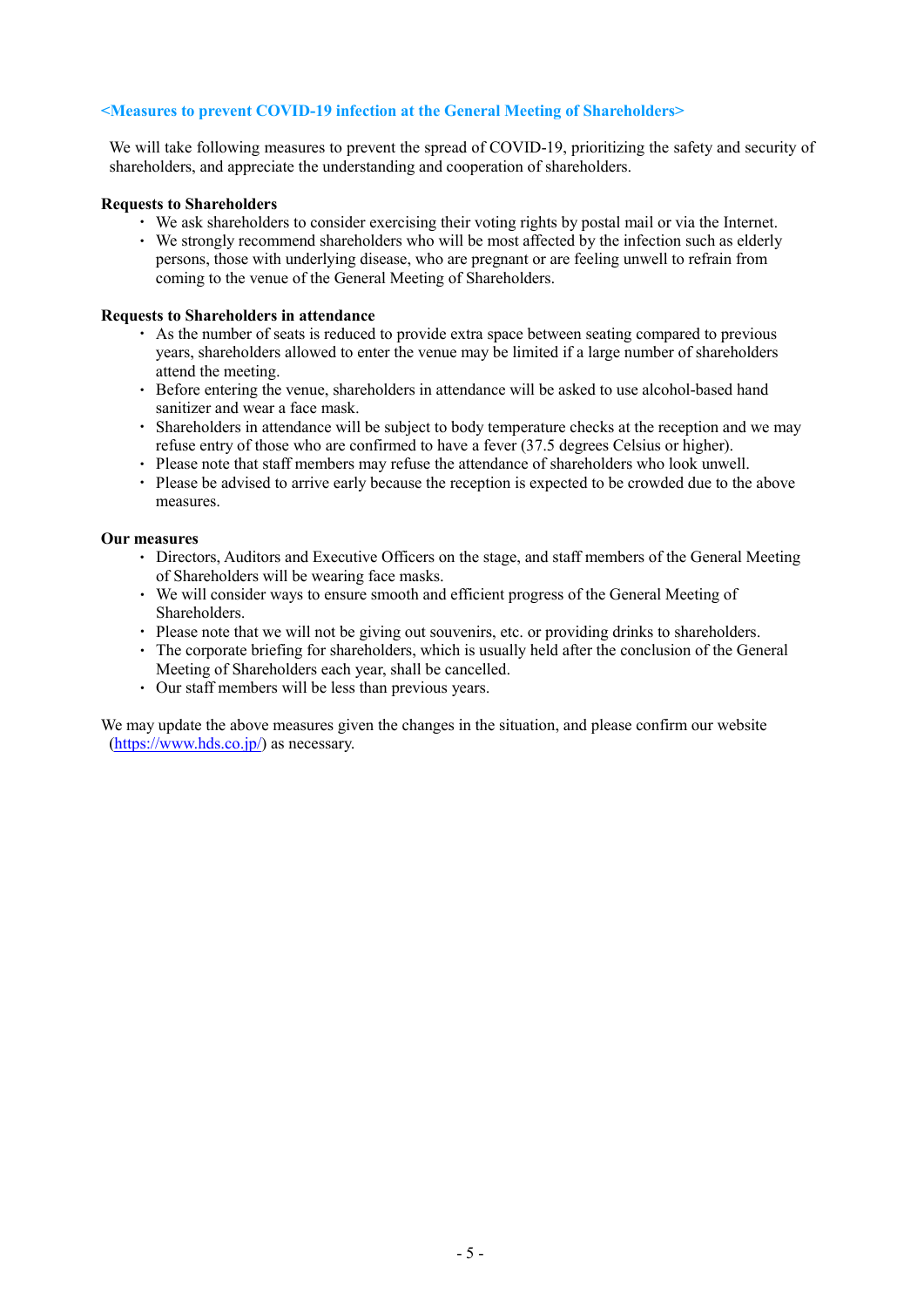# **Reference Documents for the General Meeting of Shareholders**

#### **Proposals and References**

### **Proposal 1: Appropriation of Surplus**

In regard to the appropriation of surplus, taking into consideration the return of profits to shareholders, strengthening the business operation, and future business development, the Company proposes to pay a yearend dividend from surplus for the fiscal year under review as follows.

Items Related to the Year-end Dividend

(1) Type of dividend property

Cash

- (2) Items related to the allocation of dividend property and its total amount 11 yen per share of common stock at a total of 1,058,893,704 yen Furthermore, as the Company paid an interim dividend of 10 yen per share on December 6, 2021, the annual dividend will be 21 yen per share.
- (3) Date the appropriation of surplus comes into effect June 23, 2022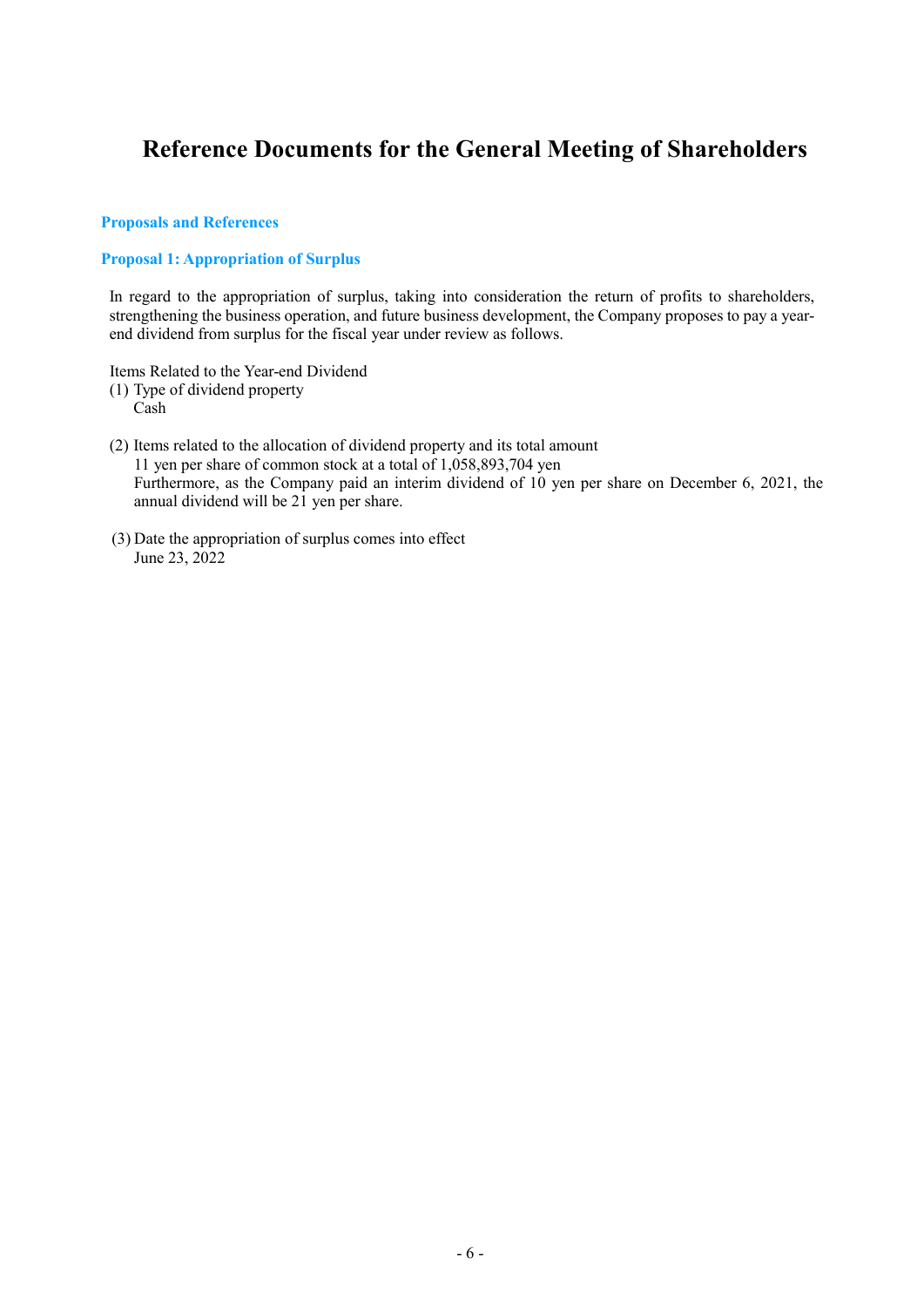#### **Proposal 2: Partial Amendments to the Articles of Incorporation**

#### 1. Reasons for amendments

- (1) To amend Article 14 and Article 24 of the current Articles of Incorporation in order to enable flexible operation of General Meetings of Shareholders and Board of Directors meetings, according to the composition of the Company's Board of Directors, and allow a Director determined by the Board of Directors in advance to serve as a convener and chairperson of General Meetings of Shareholders and board of Directors meetings.
- (2) The amended provisions stipulated in the proviso of Article 1 of the supplementary provisions of the "Act Partially Amending the Companies Act" (Act No. 70 of 2019) will be enforced on Sep. 1, 2022. Accordingly, in order to prepare for the introduction of the system for electronic provision of materials for General Meetings of Shareholders, the Articles of Incorporation of the Company shall be amended as follows:
	- 1) The provisions related to the internet disclosure and deemed provision of the reference documents for the General Meeting of Shareholders, etc. (Article 15 of the current Articles of Incorporation) will become unnecessary and will therefore be deleted.
	- 2) The proposed Article 15, Paragraph 1 provides that information contained in the reference documents for General Meeting of Shareholders, etc. shall be provided electronically.
	- 3) The purpose of the proposed Article 15, Paragraph 2 is to establish a provision to limit the scope of matters to be included in the paper copy to be sent to shareholders who have requested it.
	- 4) In line with the above establishment and deletion of the provisions, supplementary provisions related to the effective date, etc. shall be established.

(Amended parts are underlined.)

#### 2. Details of amendments

The details of the amendments are as follows:

#### **Current Articles of Incorporation Proposed Amendments** (Convener and Chairperson) Article 14 Unless otherwise prescribed by laws and regulations, Chairperson and Director shall convene general meetings of shareholders and shall also serve as chairperson with a resolution of the Board of Directors. 2. If the office of the Chairperson and Director is vacant, or in case of an accident, President of the Board shall, or if President and Director are unable to act as such due to an accident, one of the other Directors designated in accordance with an order of priority determined in advance by the Board of Directors shall convene general meetings of shareholders and shall also serve as chairperson. (Convener and Chairperson) Article 14 Unless otherwise prescribed by laws and regulations, a Director determined in advance by the Board of Directors shall convene general meetings of shareholders and shall also serve as Chairperson. 2. In the absence or disability of the Director in the preceding paragraph due to an accident, another Director designated in accordance with an order of priority determined in advance by the Board of<br>Directors, shall convene general meetings of Directors shall convene general meetings shareholders and shall also serve as chairperson. (Internet Disclosure and Deemed Provision of Reference Documents for the General Meeting of Shareholders, Etc.) Article 15 The Company may, when convening a General Meeting of Shareholders, deem that it has provided information to shareholders pertaining to matters to be described or indicated in the reference documents for the General Meeting of Shareholders, business report, nonconsolidated financial statements, and consolidated financial statements, by disclosing such information through the Internet in accordance with the provisions provided in the Ordinance of the Ministry of Justice. <Deleted> <Newly established> (Measures for Electronic Provision, Etc.) Article 15 The Company shall, when convening a general meeting of shareholders, provide information contained in the reference documents for the General Meeting of Shareholders, etc. electronically. 2. Among the matters to be provided electronically, the Company may choose not to include all or part of the matters stipulated in the Ordinance of the Ministry of Justice in the paper copy to be sent to shareholders who have requested it by the record date for voting rights.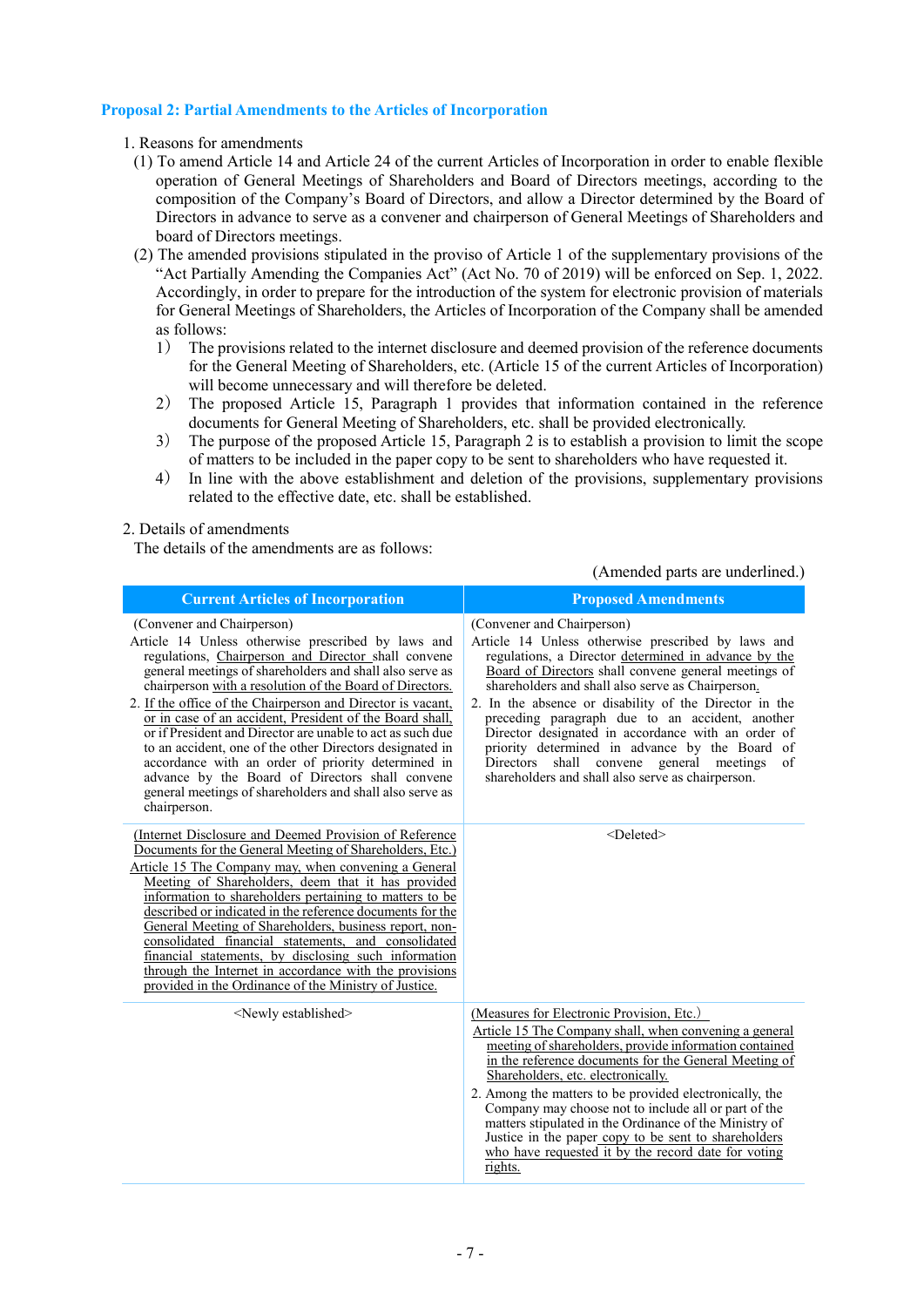| <b>Current Articles of Incorporation</b>                                                                                                                                                                                                                                                                                                                                                                                                                                                                                                                                                                                                                                         | <b>Proposed Amendments</b>                                                                                                                                                                                                                                                                                                                                                                                                                                                                                                                                                                                                                                                                                                                                                                                                                                                                                                                                |
|----------------------------------------------------------------------------------------------------------------------------------------------------------------------------------------------------------------------------------------------------------------------------------------------------------------------------------------------------------------------------------------------------------------------------------------------------------------------------------------------------------------------------------------------------------------------------------------------------------------------------------------------------------------------------------|-----------------------------------------------------------------------------------------------------------------------------------------------------------------------------------------------------------------------------------------------------------------------------------------------------------------------------------------------------------------------------------------------------------------------------------------------------------------------------------------------------------------------------------------------------------------------------------------------------------------------------------------------------------------------------------------------------------------------------------------------------------------------------------------------------------------------------------------------------------------------------------------------------------------------------------------------------------|
| (Convener and Chairperson of the Board of Directors)<br>Article 24 Unless otherwise prescribed by laws and<br>regulations, Chairperson and Director shall convene<br>Board of Directors meetings and shall also serve as<br>chairperson.<br>2. If the office of the Chairperson and Director is vacant,<br>or in case of an accident, President and Director shall,<br>or if the President and Director is unable to act as such<br>due to an accident, one of the other Directors<br>designated in accordance with an order of priority<br>determined in advance by the Board of Directors shall<br>convene Board of Directors meetings and shall also<br>serve as Chairperson. | (Convener and Chairperson of the Board of Directors)<br>Article 24 Unless otherwise prescribed by laws and<br>regulations, a Director determined in advance by the<br>Board of Directors shall convene Board of Directors<br>meetings and shall also serve as Chairperson.<br>2. If the Director in the preceding paragraph is unable to act<br>as such due to an accident, one of the other Directors<br>designated in accordance with an order of priority<br>determined in advance by the Board of Directors shall<br>convene Board of Directors meetings and shall also serve<br>as Chairperson.                                                                                                                                                                                                                                                                                                                                                      |
| <newly established=""></newly>                                                                                                                                                                                                                                                                                                                                                                                                                                                                                                                                                                                                                                                   | (Supplementary provisions)<br>1. The deletion of Article 15 (Internet Disclosure and<br>Deemed Provision of Reference Documents for the<br>General Meeting of Shareholders, Etc.) of the current<br>Articles of Incorporation and the proposed Article 15<br>(Measures for Electronic Provision, Etc.) shall come into<br>effect on September 1, 2022.<br>2. Notwithstanding the provisions of the preceding<br>paragraph, Article 15 of the current Articles of<br>Incorporation (Internet Disclosure and Deemed Provision<br>of Reference Documents for the General Meeting of<br>Shareholders, Etc.) shall remain in force with respect to a<br>General Meeting of Shareholders to be held by the end of<br>February 2023.<br>3. These supplementary provisions shall be deleted on<br>March 1, 2023 or the lapse of three months from the date<br>of the General Meeting of Shareholders set forth in the<br>preceding paragraph, whichever is later. |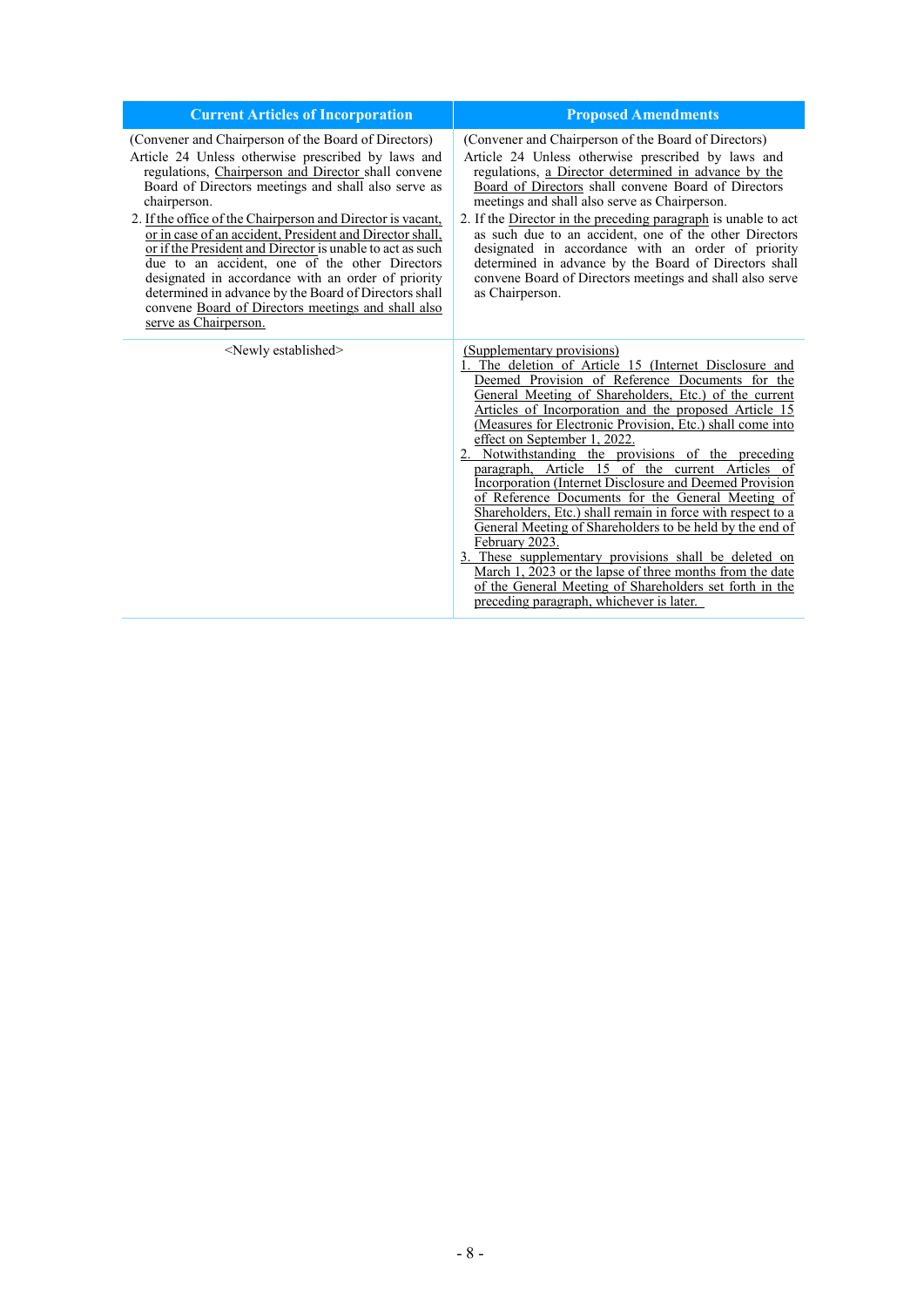#### **Proposal 3: Election of nine (9) Directors**

The terms of office of all nine (9) Directors will expire at the conclusion of this General Meeting of Shareholders, and therefore the Company proposes the election of nine (9) Directors. The candidates for Directors are as follows:

| No. |                 | <b>Name</b>       | (Age) | <b>Current positions and</b><br>responsibilities<br>at the Company                                                      | <b>Attributes</b>      | <b>Attendance</b><br>at Board of<br><b>Directors</b><br>meetings | <b>Years</b><br>in.<br>office |
|-----|-----------------|-------------------|-------|-------------------------------------------------------------------------------------------------------------------------|------------------------|------------------------------------------------------------------|-------------------------------|
| 1   | Reappointment   | Mitsumasa Ito     | (83)  | Chairperson and<br>Representative Director                                                                              |                        | 16/17                                                            | 43 years                      |
| 2   | Reappointment   | Akira Nagai       | (74)  | President and<br>Representative Director,<br>Chief Executive Officer                                                    |                        | 17/17                                                            | 9 years                       |
| 3   | Reappointment   | Akira Maruyama    | (60)  | Director<br><b>Executive Officer</b><br>General Manager of<br>Corporate Planning<br>Division and IT Promotion<br>Office |                        | 17/17                                                            | 6 years                       |
| 4   | Reappointment   | Kazutoshi Kamijoh | (54)  | Director<br><b>Executive Officer</b><br>General Manager of<br>Finance Accounting,<br>Finance and Tax Division           |                        | 17/17                                                            | 2 years                       |
| 5   | Reappointment   | Yoshihiro Tanioka | (63)  | Director<br><b>Executive Officer</b><br>General Manager of<br>Development and<br><b>Engineering Division</b>            |                        | 13/13                                                            | 1 year                        |
| 6   | Reappointment   | Haruhiko Yoshida  | (78)  | <b>Outside Director</b>                                                                                                 | Outside<br>Independent | 17/17                                                            | 19 years                      |
| 7   | Reappointment   | Masanobu Nakamura | (75)  | <b>Outside Director</b>                                                                                                 | Outside<br>Independent | 17/17                                                            | 9 years                       |
| 8   | Reappointment   | Yoshio Fukuda     | (69)  | Outside Director                                                                                                        | Outside<br>Independent | 17/17                                                            | 2 years                       |
| 9   | New appointment | Kazuhiko Hayashi  | (68)  |                                                                                                                         | Outside<br>Independent |                                                                  |                               |

Note: 1. Mr. Yoshihiro Tanioka was newly elected at the Ordinary General Meeting of Shareholders for fiscal 2020 held on June 23, 2021 and subsequently took office, and the status of his attendance at meetings of the Board of Directors held on or after that date is presented.

2. The age is as of the date of this General Meeting of Shareholders.

| Reappointment | Candidate for reappointment as Director                     |
|---------------|-------------------------------------------------------------|
|               | New appointment Candidate for new appointment as Director   |
| Outside       | Candidate for Outside Director                              |
| Independent   | Independent Director registered at the Tokyo Stock Exchange |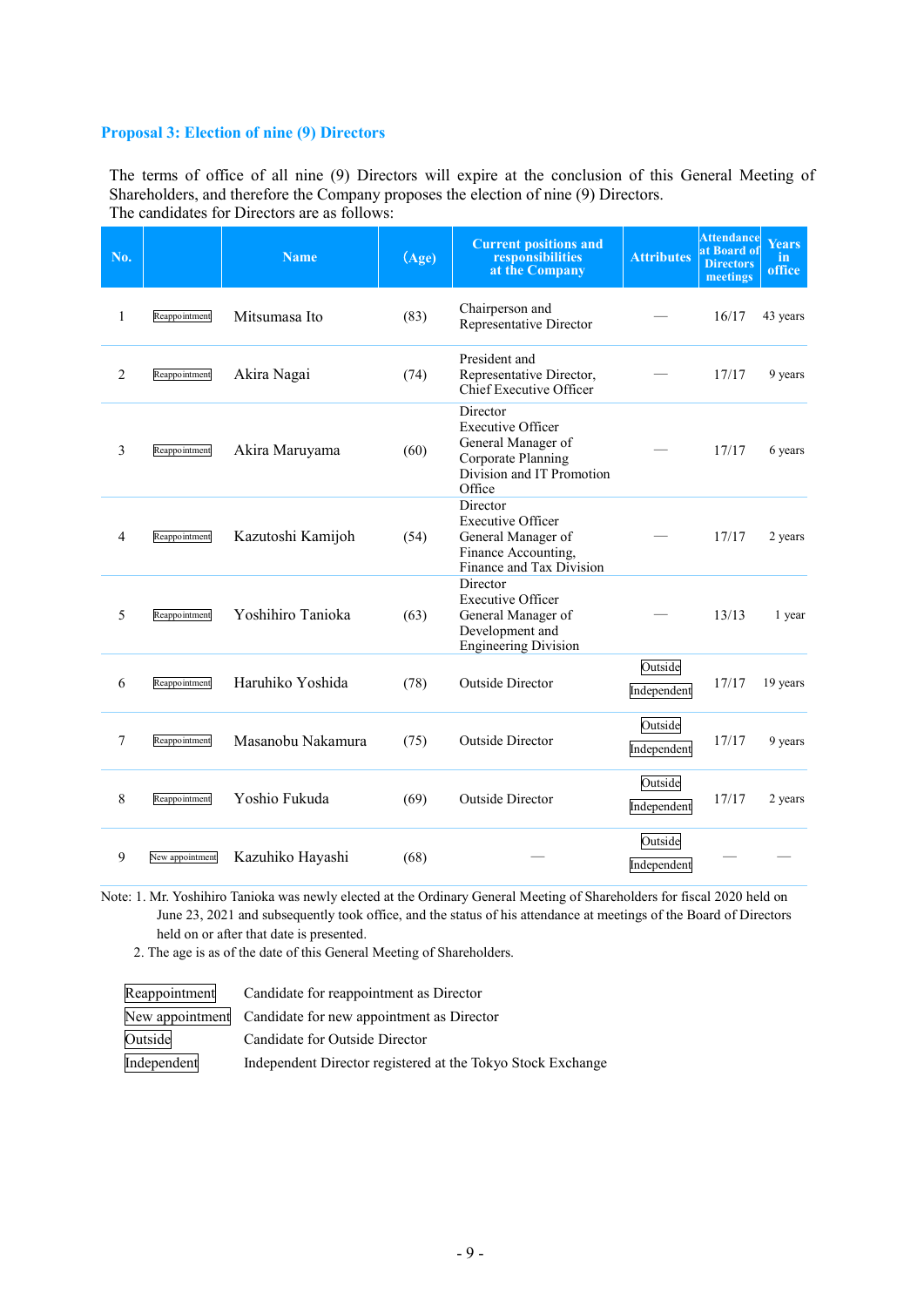| Mitsumasa Ito | (January 2, 1939) |
|---------------|-------------------|
|               |                   |

Reappointment

Number of shares of the Company held: 1,067,800

Past experience, positions, responsibilities and significant concurrent positions

May 1976 Aug. 1979 Jun. 1991 Apr. 1992 Jul. 1994 Jun. 2003 Jun. 2005 Jun. 2007 Apr. 2009 Jun. 2010 Jun. 2011 Apr. 2012 Jul. 2016 Sep. 2016 Mar. 2017 Mar. 2018 Jun. 2019 Jan. 2020<br>Jun. 2021 Representative Director, Harmonic Drive System GmbH Director, the Company Managing Director and General Manager of Corporate Planning Office, the Company Managing Director and General Manager of General Affairs Division, the Company President and Representative Director, the Company Chairperson and Representative Director, the Company Chairperson and Representative Director and Chief Executive Officer, the Company Chairperson and Representative Director and Executive Chairperson and Chief Executive Officer, the Company President, Research Institute for Ocean chemistry Foundation Chairperson and Representative Director and Executive Chairperson and CEO, the Company Chairperson and Representative Director, the Company (incumbent) Councilor, Research Institute for Ocean chemistry Foundation (General) Chairperson, Harmonic Ito Foundation (General) Councilor, Research Institute for Ocean chemistry Foundation (Public Interest) Deputy Chairperson of the Supervisory Board, Harmonic Drive AG Chairperson, Harmonic Ito Foundation (Public Interest) (incumbent) Director, KODEN Holdings Co., Ltd. Member of Supervisory Board, Harmonic Drive SE (incumbent) Chairperson and Representative Director, KODEN Holdings Co., Ltd. (incumbent)

(Significant concurrent positions)

Chairperson, Harmonic Ito Foundation (Public Interest)

Member of Supervisory Board, Harmonic Drive SE

Chairperson and Representative Director, KODEN Holdings Co., Ltd.

(Reason for nomination as candidate)

Mr. Mitsumasa Ito has served as President and Representative Director, and Chairperson over many years, and has achieved considerable results, from formulating and promoting Group management policies and strategies, to developing and expanding the business foundation, and cultivating a corporate culture. In addition, he possesses business experience in Europe covering more than 20 years, has led the internationalization of the Group, and has served as a driving force for the Group's operations. Based on the above, the Company has judged that he is an essential person to serve as a leader for the Group and further develop the Group, cultivate its corporate culture, and sustainably enhance its corporate value, and therefore proposes his continued election as Director.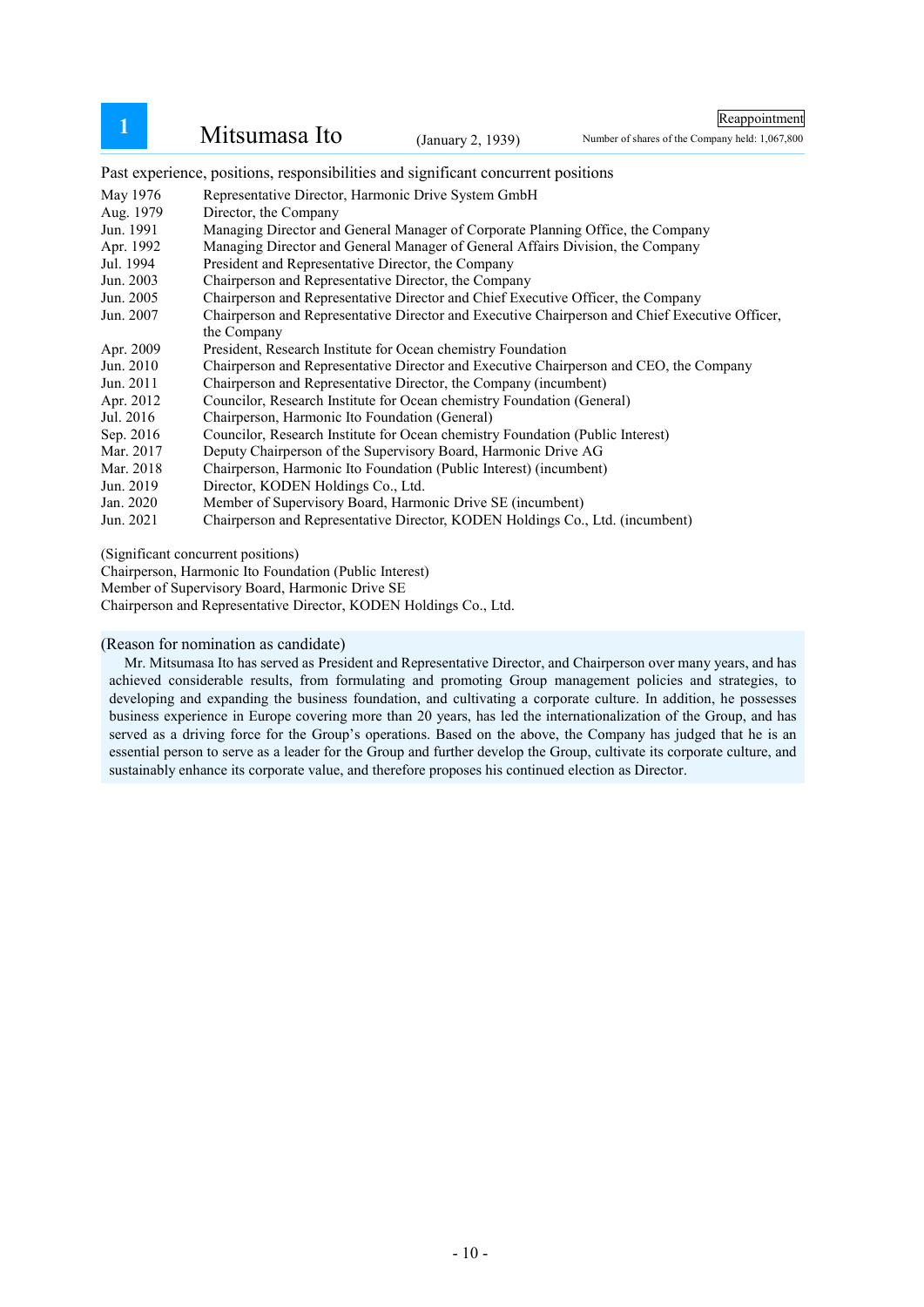Reappointment

Number of shares of the Company held: 41,203

Past experience, positions, responsibilities and significant concurrent positions

| Apr. 1972 | Joined Mitsui & Co., Ltd.                                                                        |
|-----------|--------------------------------------------------------------------------------------------------|
| Apr. 2002 | Joined the Company                                                                               |
| Apr. 2002 | General Manager of Overseas Division, the Company                                                |
| Jun. 2002 | Chairperson and Director, HD Systems, Inc.                                                       |
| Jun. 2003 | Executive Officer (Marketing and Sales), General Manager of Overseas Division, General           |
|           | Manager of Corporate Planning and IT Office, the Company                                         |
| Dec. 2005 | President and CEO, HD Systems, Inc. (incumbent)                                                  |
| Jun. 2007 | Managing Executive Officer (Corporate Planning and IT), the Company                              |
| Apr. 2009 | Managing Executive Officer (Corporate Planning and Finance), the Company                         |
| Jan. 2011 | Corporate Auditor, Harmonic Drive Systems (Shanghai) Co., Ltd.                                   |
| Jun. 2013 | President and Representative Director, Executive President, the Company                          |
| May 2015  | Director, Harmonic AD, Inc. (incumbent)                                                          |
| Jun. 2016 | President and Representative Director, Chief Executive Officer, In charge of Marketing and       |
|           | Sales, the Company                                                                               |
| Dec. 2016 | Manager, GK HD Management (incumbent)                                                            |
| Mar. 2017 | Chairperson of the Supervisory Board, Harmonic Drive AG                                          |
| Jun. 2017 | President and Representative Director, Chief Executive Officer, In charge of Marketing and Sales |
|           | and Quality, the Company                                                                         |
| Jun. 2019 | President and Representative Director, Chief Executive Officer, In charge of Quality, the        |
|           | Company                                                                                          |
| Jan. 2020 | Deputy Chairperson of the Supervisory Board, Harmonic Drive SE (incumbent)                       |
| Jun. 2020 | President and Representative Director, Chief Executive Officer, the Company (incumbent)          |
|           |                                                                                                  |

(Significant concurrent positions)

President and CEO, HD Systems, Inc.

Director, Harmonic AD, Inc.

Manager, GK HD Management

Deputy Chairperson of the Supervisory Board, Harmonic Drive SE

### (Reason for nomination as candidate)

Mr. Akira Nagai has served as President and Representative Director since June 2013, and has demonstrated his capabilities in strengthening the management foundation, enhancing corporate value, and other areas. In addition, he has utilized his abundant experience overseas to build good relationships with customers and partners around the world, and has appropriately directed and supervised Group companies developing business in the U.S., Germany, China, and South Korea. Based on the above, the Company has judged that he is an essential person to sustainably enhance Group corporate value, and therefore proposes his continued election as Director.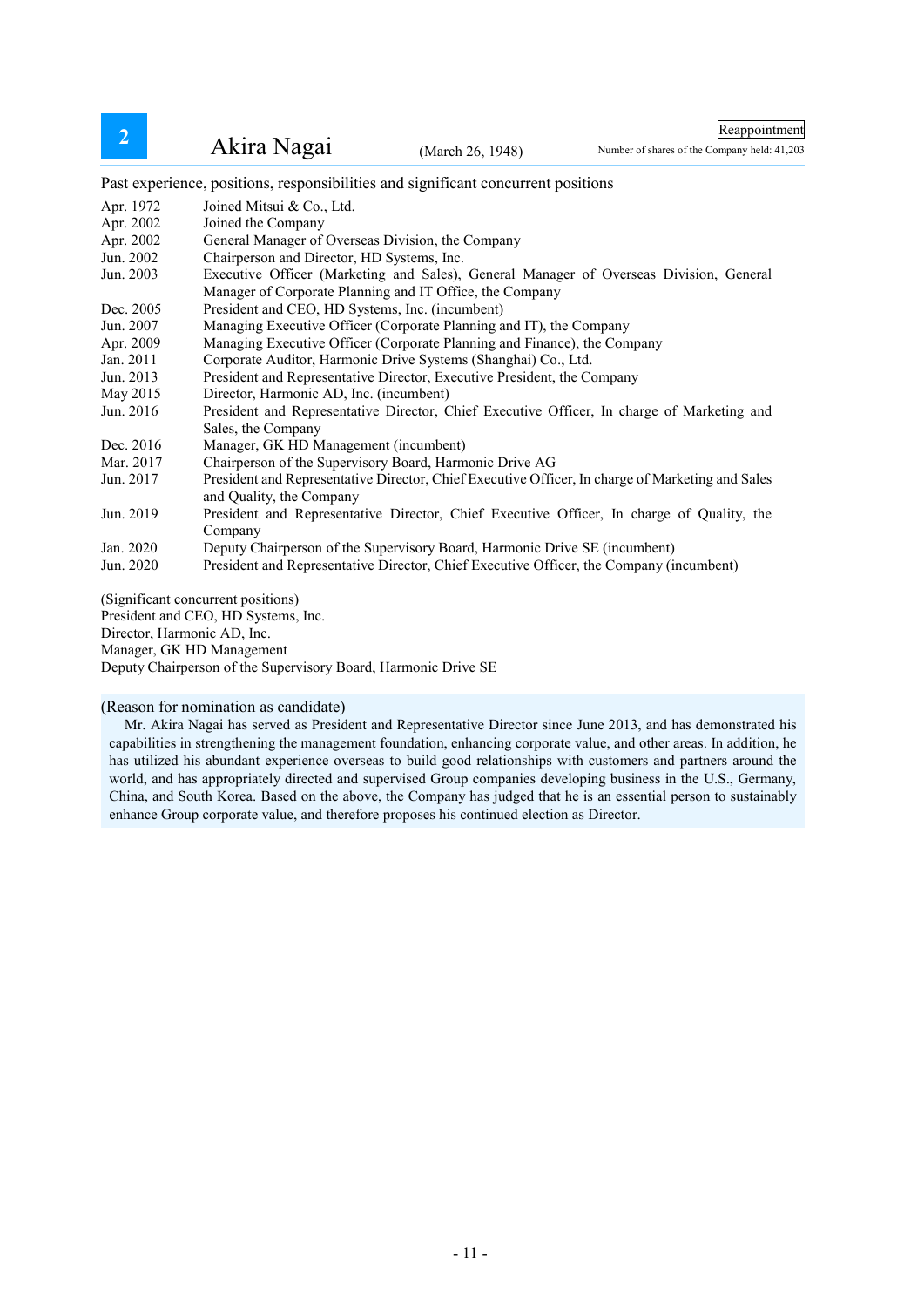# 3 Akira Maruyama (January 8, 1962)

Reappointment

Number of shares of the Company held: 1,300

Past experience, positions, responsibilities and significant concurrent positions

| Apr. 1985 | Joined the Company                                                                  |
|-----------|-------------------------------------------------------------------------------------|
| Apr. 2007 | General Manager of Marketing and Sales Division, the Company                        |
| Apr. 2009 | General Manager of Marketing and Sales Division and General Manager of Sales        |
|           | Planning Department, the Company                                                    |
| Sep. 2009 | General Manager of Engineering Department, Precision Equipment Division, the        |
|           | Company                                                                             |
| Sep. 2012 | General Manager of Engineering Division, the Company                                |
| Jun. 2014 | Executive Officer (Engineering), the Company                                        |
| May 2015  | Director, HD Logistics, Inc.                                                        |
| Jun. 2016 | Director and Executive Officer (Development Engineering), the Company               |
| Jun. 2018 | Director and Executive Officer (Corporate Planning and IT), the Company             |
| Jun. 2019 | Corporate Auditor, Winbel Co., Ltd. (incumbent)                                     |
| Jun. 2019 | Director and Executive Officer, General Manager of Corporate Planning Division, the |
|           | Company                                                                             |
| Jun. 2021 | Director and Executive Officer, General Manager of Corporate Planning Division and  |
|           | General Manager of ICT Promotion Office, the Company (incumbent)                    |

(Significant concurrent positions)

Corporate Auditor, Winbel Co., Ltd.

(Reason for nomination as candidate)

Mr. Akira Maruyama has participated in the development of speed reducers over many years, and possesses broad and deep insight in HarmonicDrive® in particular. In addition, he has utilized his insight and demonstrated his abilities as manager not only of the development division but also the sales, engineering and technology divisions, and is currently making a significant contribution to the development of the Group as manager of the corporate planning and ICT Promotion divisions and fulfilling his responsibilities as Director. Based on the above, the Company has judged that he is an essential person to sustainably enhance Group corporate value, which centers on technology and technical skill, and therefore proposes his continued election as Director.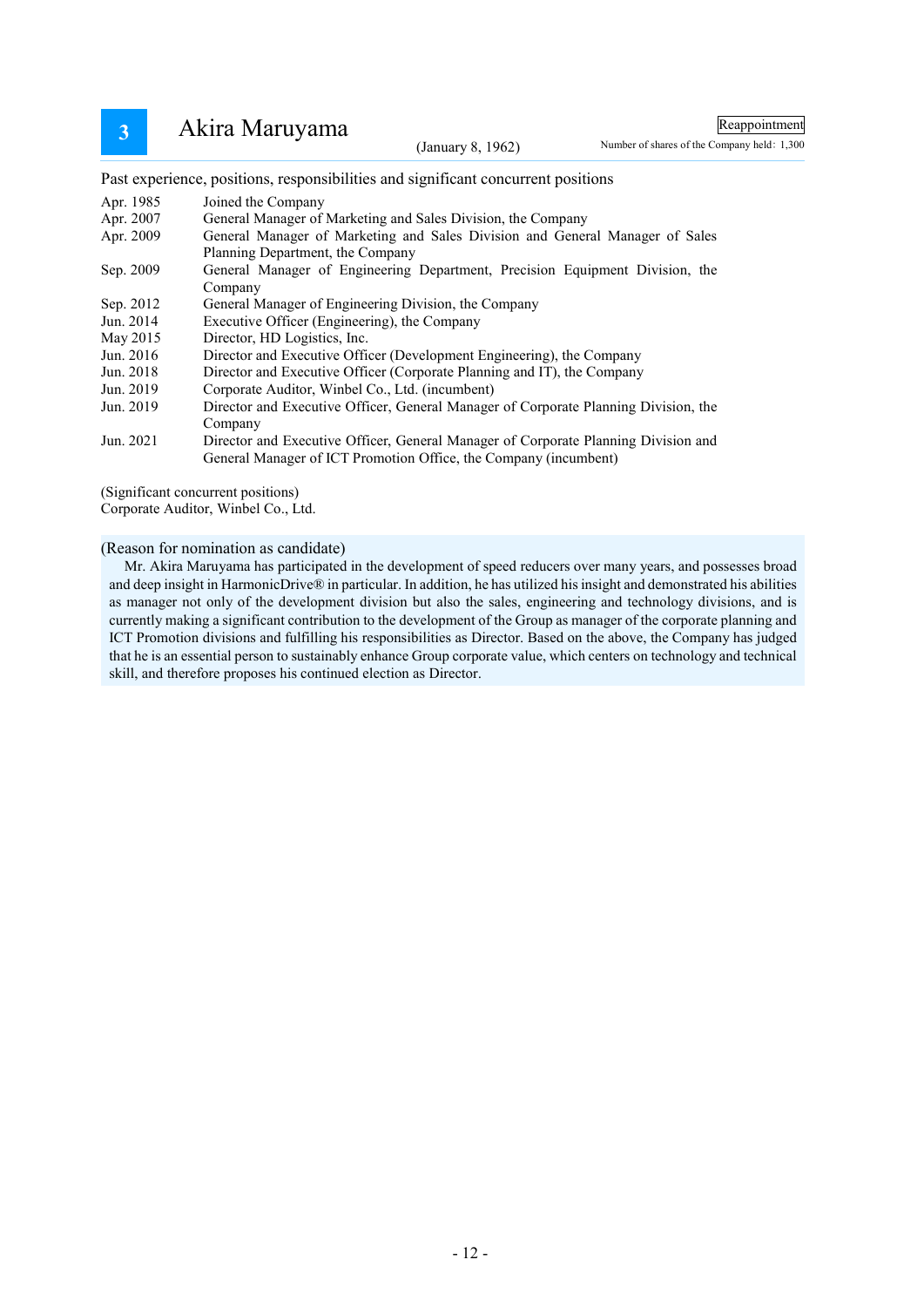Reappointment

Number of shares of the Company held: 7,087

Past experience, positions, responsibilities and significant concurrent positions

| Apr. 1992 | Joined the Company                                                                     |
|-----------|----------------------------------------------------------------------------------------|
| Jul. 2003 | Corporate Planning Manager of Corporate Planning and IT Office, and Administrative     |
|           | Manager, the Company                                                                   |
| Jul. 2007 | General Manager of Corporate Planning Department, Corporate Planning and IT Office,    |
|           | and General Manager of Administration Department, the Company                          |
| May 2012  | Corporate Auditor, Ome Iron Casting Co., Ltd.                                          |
| May 2013  | Corporate Auditor, Harmonic Drive Systems (Shanghai) Co., Ltd.                         |
| Jul. 2014 | Executive Officer, In charge of Corporate Planning and Finance, the Company            |
| Jun. 2016 | Executive Officer, In charge of Corporate Planning, Finance and Accounting, the        |
| Mar. 2017 | Company                                                                                |
| Jun. 2019 | Manager, GK HD Management (incumbent)                                                  |
|           | Executive Officer, General Manager of Finance Accounting, Finance and Tax Division,    |
| Jun. 2020 | the Company                                                                            |
|           | Director and Executive Officer, General Manager of Finance Accounting, Finance and Tax |
| Jul. 2021 | Division, the Company (incumbent)                                                      |
|           | Member of the Supervisory Board, Harmonic Drive SE (incumbent)                         |

(Significant concurrent positions)

Manager, GK HD Management

Member of the Supervisory Board, Harmonic Drive SE

(Reason for nomination as candidate)

Mr. Kazutoshi Kamijoh has been engaged in corporate planning, finance, investor relations, information disclosure and other responsibilities over many years, and possesses abundant experience, deep insight, and a high level of expertise in finance and accounting, which he has cultivated through formulating corporate plans and capital policies, building relationships with investors, implementing corporate actions, and others. Currently, as the manager in charge of accounting, finance, and tax affairs of the Company, he is demonstrating leadership in order to further strengthen the financial base of the Group while also being actively involved in IR activities, contributing to the enhancement of the Group's value. Based on the above, the Company has judged that he is an essential person to sustainably enhance Group corporate value, and therefore proposes his continued election as Director.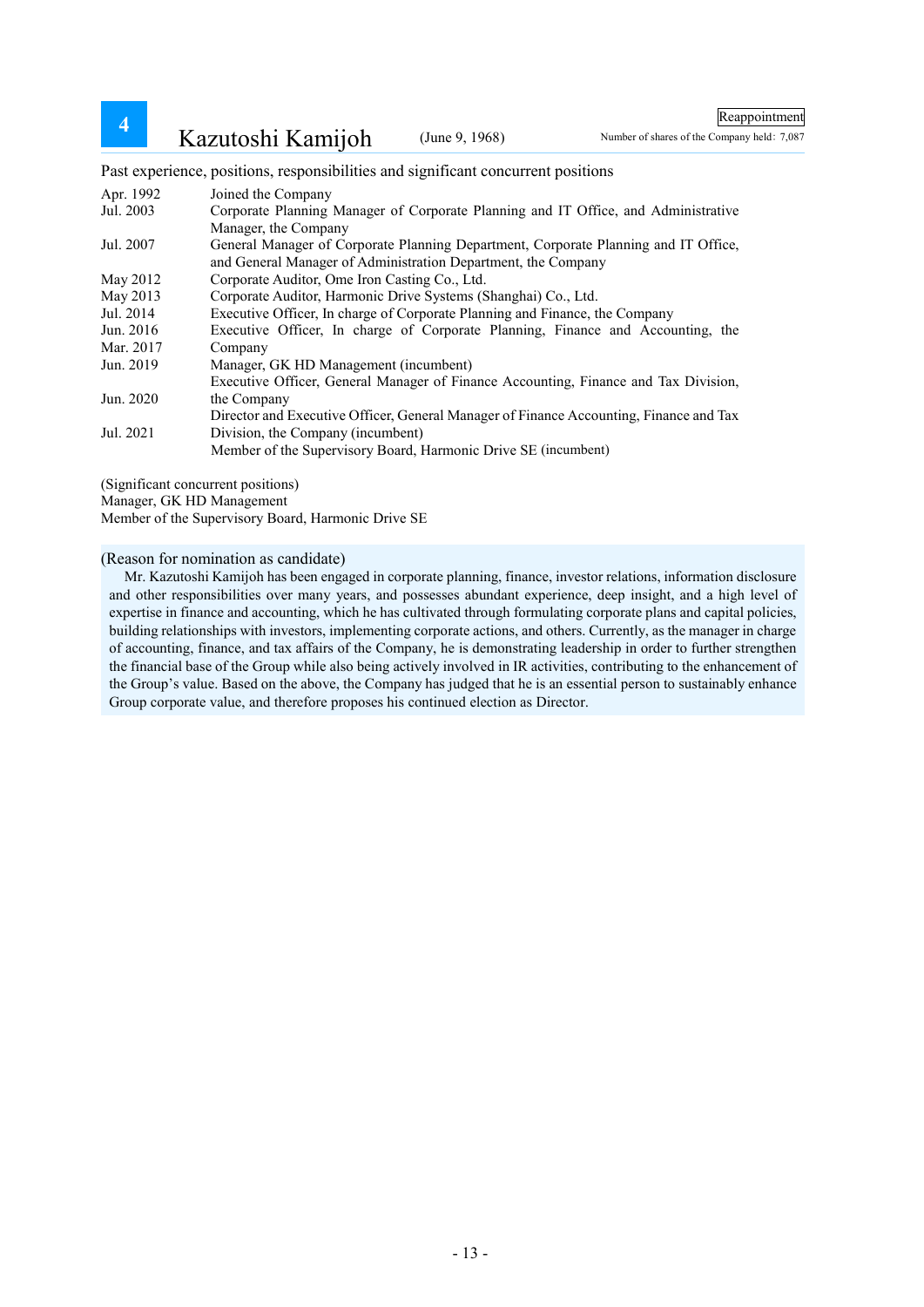**5** Yoshihiro Tanioka (September 21, 1958)

Reappointment

Number of shares of the Company held: 2,812

Past experience, positions, responsibilities and significant concurrent positions

| Apr. 1982 | Joined the Company                                                                           |
|-----------|----------------------------------------------------------------------------------------------|
| May 2003  | Manager of No.1 Development Department, Mechatronics Division, the Company                   |
| Mar 2006  | General Manager of Engineering Department, Mechatronics Division, the Company                |
| May 2007  | Director, Winbel Co., Ltd.                                                                   |
| Jul. 2007 | General Manager of Mechatronics Division, the Company                                        |
| Oct. 2009 | General Manager of Development Division, the Company                                         |
| Jun. 2010 | Executive Officer and General Manager of Development Division, the Company                   |
| Sep. 2011 | Executive Officer (Engineering), the Company                                                 |
| Sep. 2012 | Executive Officer and General Manager of Overseas Business Division, the Company             |
| Apr. 2015 | Executive Officer and General Manager of Sales Strategy Division, the Company                |
| May 2015  | Representative Director and President, Harmonic AD, Inc.                                     |
| May 2015  | Director of SAMICK ADM Co., Ltd. (incumbent)                                                 |
| May 2017  | Executive Officer in charge of Harmonic Planetary Development, the Company                   |
| May 2018  | Director, Harmonic AD, Inc. (incumbent)                                                      |
| Jun. 2018 | Executive Officer (Development and Engineering), the Company                                 |
| Jun. 2019 | Executive Officer, General Manager of Development and Engineering Division, the Company      |
|           | Director and Executive Officer, General Manager of Development and Engineering Division, the |
| Jun. 2021 | Company (incumbent)                                                                          |
|           |                                                                                              |

(Significant concurrent positions)

Director, SAMICK ADM Co., Ltd.

Director, Harmonic AD, Inc.

(Reason for nomination as candidate)

For many years since he joined the Company, Mr. Yoshihiro Tanioka has been involved with development and engineering, and has demonstrated particularly outstanding abilities in the development of mechatronics products and the business management, which are used for total motion control, the domain of the Company. Furthermore, having served in such roles as manager of the sales strategy and overseas business divisions and Representative Director and President of Harmonic AD, Inc., he possesses expertise not only in development, but also in a wide range of other fields such as international marketing and corporate management. At present, as general manager of the development and engineering division, he is demonstrating strong leadership by, for example, resolving customers' technical issues and developing new products, and is thus contributing to the enhancement of the Group's value. Based on the above, the Company has judged that he is an essential person to enhance Group corporate value, and therefore proposes his continued election as Director.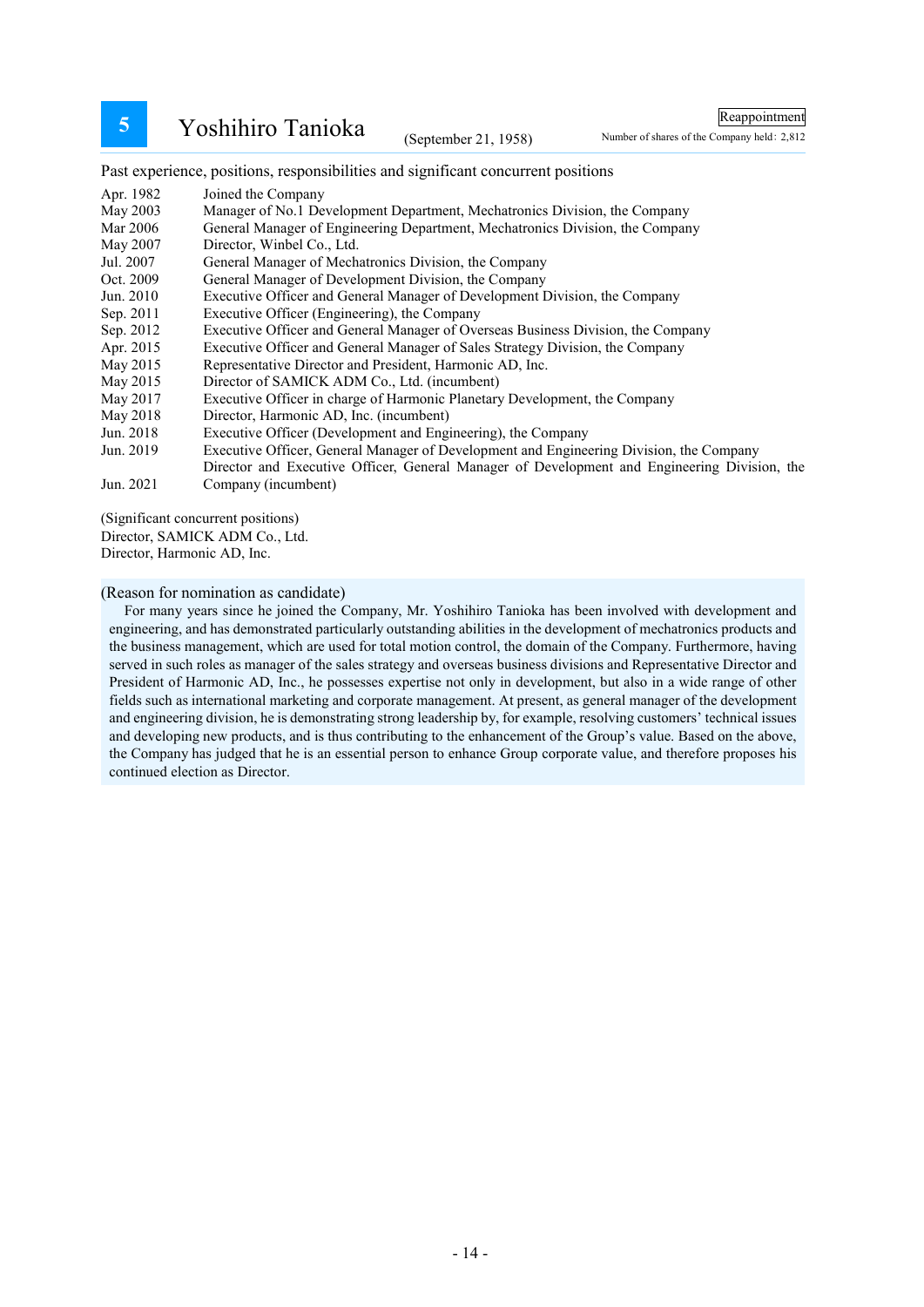| 6 |  | Haruhiko Yoshida (September 2, 1943) |
|---|--|--------------------------------------|
|---|--|--------------------------------------|

Reappointment Outside Independent

Number of shares of the Company held: 19,105

Past experience, positions, responsibilities and significant concurrent positions

- Apr. 1966 Joined Mitsui & Co., Ltd.
- Feb. 1996 Senior Executive Vice President, Mitsui & Co. (U.S.A.), Inc.
- Apr. 1998 General Manager of Communications, Transportation & Industrial Project Unit, Mitsui & Co., Ltd.
- Jun. 1998 Director and General Manager of Communications, Transportation & Industrial Project Unit, Mitsui & Co., Ltd.
- Jun. 2001 Representative Director, Executive Managing Director, and General Manager of Communications, Transportation & Industrial Project Unit, Mitsui & Co., Ltd.
- Apr. 2002 Executive Managing Officer and General Manager of Communications, Transportation & Industrial Project Unit, Mitsui & Co., Ltd.
- Jul. 2002 Executive Managing Officer and Assistant to President of Machinery and Information Group, Mitsui & Co., Ltd.
- Jun. 2003 Outside Director, Nagano Keiki Co., Ltd.
- Jun. 2003 Outside Director, the Company (incumbent)
- Jun. 2006 Corporate Auditor, Hakudo Co., Ltd.
- Jun. 2007 Outside Director, Hakudo Co., Ltd.

#### (Reason for nomination as candidate for Outside Director and expected role)

Mr. Haruhiko Yoshida has served in prominent positions at Mitsui & Co., Ltd., and possesses abundant experience and superior insight in regard to corporate management, in addition to extensive international experience. Thus far, he has utilized this ability and experience to appropriately advise and supervise the management of the Company in general, and can be expected to continue to do so. The Company therefore proposes his continued election as Outside Director.

In addition, as Mr. Haruhiko Yoshida possesses strong independence and there is no risk of a conflict of interest with general shareholders, the Company has judged that its corporate governance structure will also be strengthened.

Mr. Haruhiko Yoshida was appointed Outside Director of the Company in June 2003, and his term of office will be 19 years as of the conclusion of this General Meeting of Shareholders.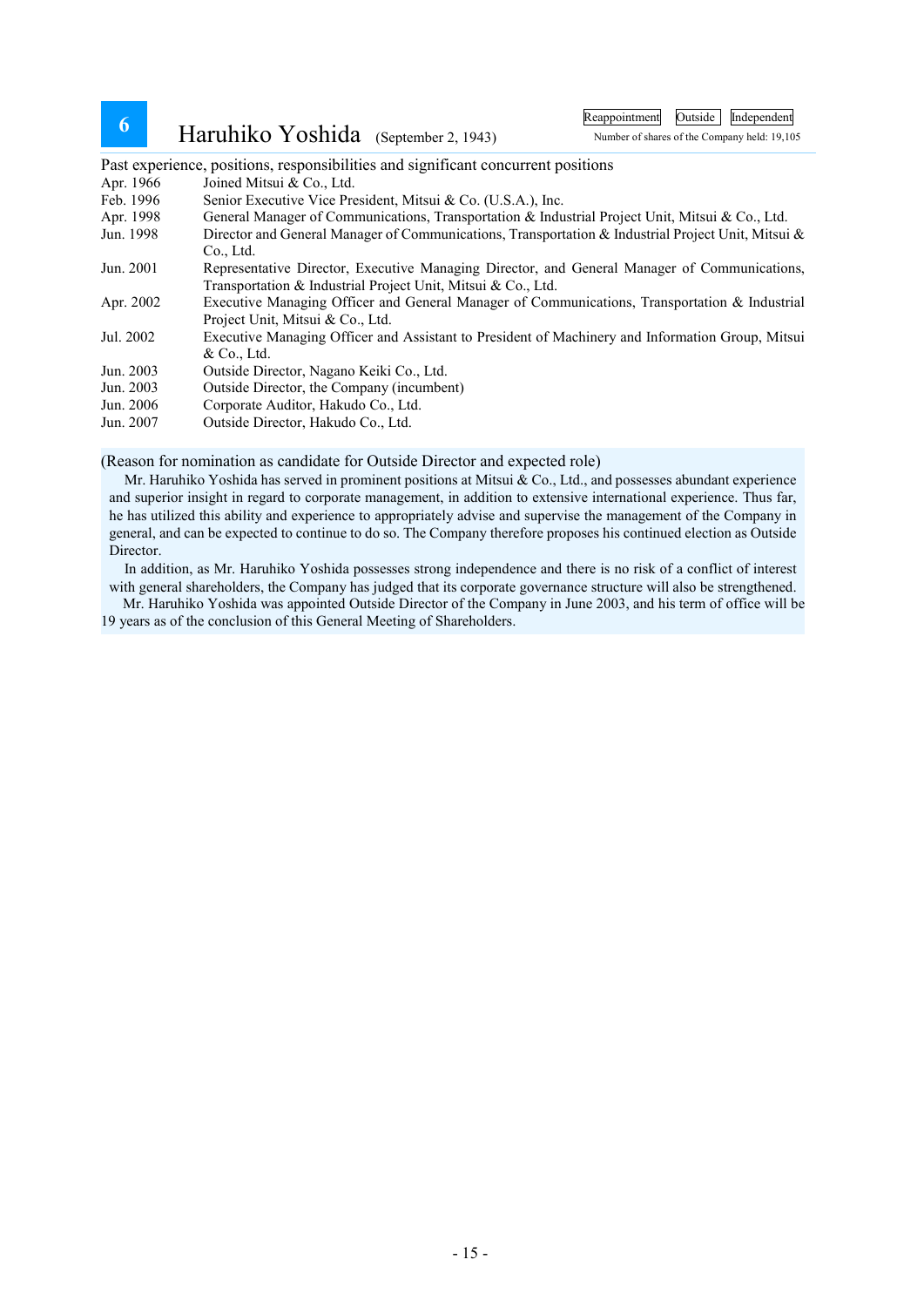**<sup>7</sup>** Masanobu Nakamura (August 23, 1946)

Reappointment Outside Independent

Number of shares of the Company held: 12,255

Past experience, positions, responsibilities and significant concurrent positions

- May 1970 Joined The Sanwa Bank, Ltd. (present MUFG Bank, Ltd.)
- Jun. 1999 Executive Officer and Nihonbashi Branch Manager, The Sanwa Bank, Ltd. (present MUFG Bank, Ltd.)
- Apr. 2001 Executive Officer and New York Branch Manager, The Sanwa Bank, Ltd. (present MUFG Bank, Ltd.)
- Jan. 2002 Managing Executive Officer and New York Branch Manager, UFJ Bank Limited (present MUFG Bank, Ltd.)
- May 2002 Executive Operating Officer, Corporate Banking Company Director, UFJ Bank Limited (present MUFG Bank, Ltd.)
- May 2004 Representative Director, Executive Operating Officer (Strategic Support Group), Company Director, UFJ Bank Ltd. (present MUFG Bank, Ltd.)
- Jun. 2005 Special Advisor, Sanshin Co., Ltd.
- Oct. 2005 President and Representative Director, BNP Paribas (Japan)
- Nov. 2005 Director, Tokyo Branch, BNP Paribas Securities (Japan) Limited.
- Jun. 2007 Board of Directors Advisory Committee, the Company
- May 2011 Chairperson, BNP Paribas Securities (Japan) Limited
- Sep. 2011 Special Advisor, BNP Paribas Securities (Japan) Limited
- Jun. 2013 Outside Director, the Company (incumbent)

Jul. 2013 Chairperson, Social Collaboration Council, The Mathematical Society of Japan (incumbent)

(Reason for nomination as candidate for Outside Director and expected role)

Mr. Masanobu Nakamura has served in prominent positions in major banks and securities companies, and possesses abundant experience and superior insight in regard to corporate management, in addition to extensive international experience. Thus far, he has utilized this ability and experience to appropriately advise and supervise the management of the Company in general, and can be expected to continue to do so. The Company therefore proposes his continued election as Outside Director.

In addition, as Mr. Masanobu Nakamura possesses strong independence and there is no risk of a conflict of interest with general shareholders, the Company has judged that its corporate governance structure will also be strengthened.

Mr. Masanobu Nakamura was appointed Outside Director of the Company in June 2013, and his term of office will be 9 years as of the conclusion of this General Meeting of Shareholders.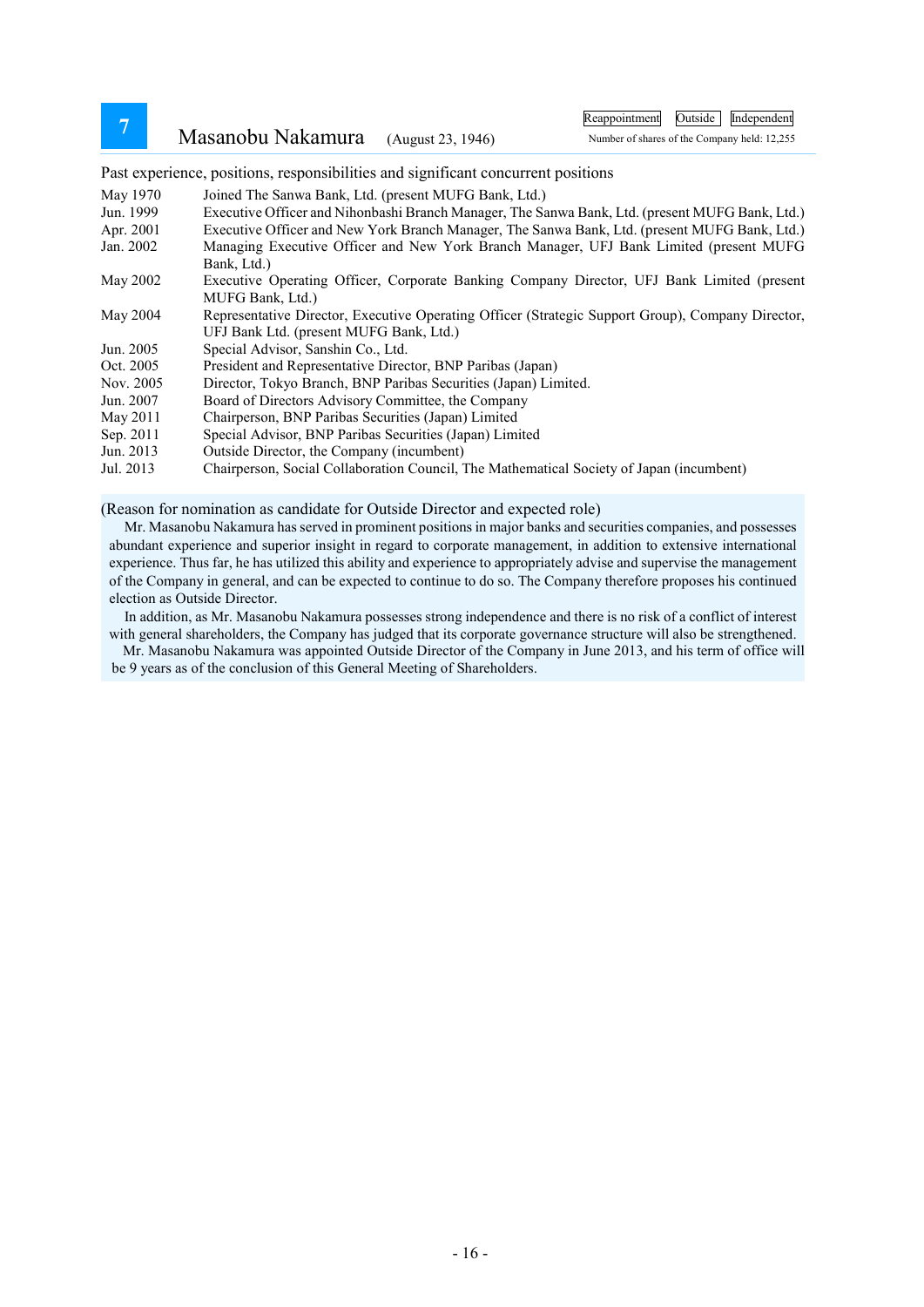# 8 Yoshio Fukuda (March 1, 1953)

Reappointment Outside Independent

Number of shares of the Company held: 791

Past experience, positions, responsibilities and significant concurrent positions

| Apr. 1976 | Joined Teijin Limited                                                                             |
|-----------|---------------------------------------------------------------------------------------------------|
| Jul. 2006 | Corporate Officer, Teijin Group                                                                   |
|           | Member of the Board and General Manager of Raw Materials & Polymers Division, Teijin Fibers Ltd.  |
| May 2007  | President, P.T. Teijin Indonesia Fiber Corporation Tbk                                            |
| Jun. 2010 | Corporate Officer and Member of the Board, General Manager of Corporate Planning Division, Teijin |
|           | Limited                                                                                           |
| Jun. 2012 | Executive Officer and Member of the Board, General Manager of Electronics Materials and           |
|           | Performance Polymer Products Business Group, and General Manager of Resin and Plastic Processing  |
|           | Business Unit, Teijin Limited                                                                     |
|           | President, Teijin Chemicals Ltd.                                                                  |
|           | Chairperson, Global Policy Board, Teijin DuPont Films Global Joint Venture                        |
| Jun. 2013 | Senior Executive Officer and Member of the Board, General Manager of Electronics Materials and    |
|           | Performance Polymer Products Business Group, Teijin Limited                                       |
|           | Chairperson, Global Policy Board, Teijin DuPont Films Global Joint Venture                        |
| Apr. 2015 | Advisor, Member of the Board, Teijin Limited                                                      |
| Jun. 2015 | Advisor, Teijin Limited                                                                           |
| Jun. 2016 | Outside Director, Toyo Construction Co., Ltd. (incumbent)                                         |
| Jun. 2017 | Outside Corporate Auditor, the Company                                                            |
| Jun. 2017 | Auditor, Japan Indonesia Association, Inc. (incumbent)                                            |
| Jun. 2020 | Outside Director, the Company (incumbent)                                                         |
| Jun. 2020 | Director, Harmonic AD, Inc.                                                                       |
|           |                                                                                                   |

(Significant concurrent positions)

Outside Director, Toyo Construction Co., Ltd.

Auditor, Japan Indonesia Association, Inc.

(Reason for nomination as candidate for Outside Director and expected role)

Mr. Yoshio Fukuda has served in prominent positions at Teijin Limited and Teijin Group and possesses abundant experience and superior insight in regard to corporate management, in addition to extensive international experience. In addition, he has a high level of knowledge of strategic planning, establishment of joint ventures, M&As, etc. Based on the above, the Company has judged that he has been appropriately advising and supervising the overall management of the Group, which is expanding its business internationally, from an independent standpoint, and can be expected to continue to do so. The Company therefore proposes his election as Outside Director.

In addition, as Mr. Yoshio Fukuda possesses strong independence and there is no risk of a conflict of interest with general shareholders, the Company has judged that its corporate governance structure will also be strengthened.

Mr. Yoshio Fukuda was appointed Outside Director of the Company in June 2020, and his term of office will be 2 years as of the conclusion of this General Meeting of Shareholders.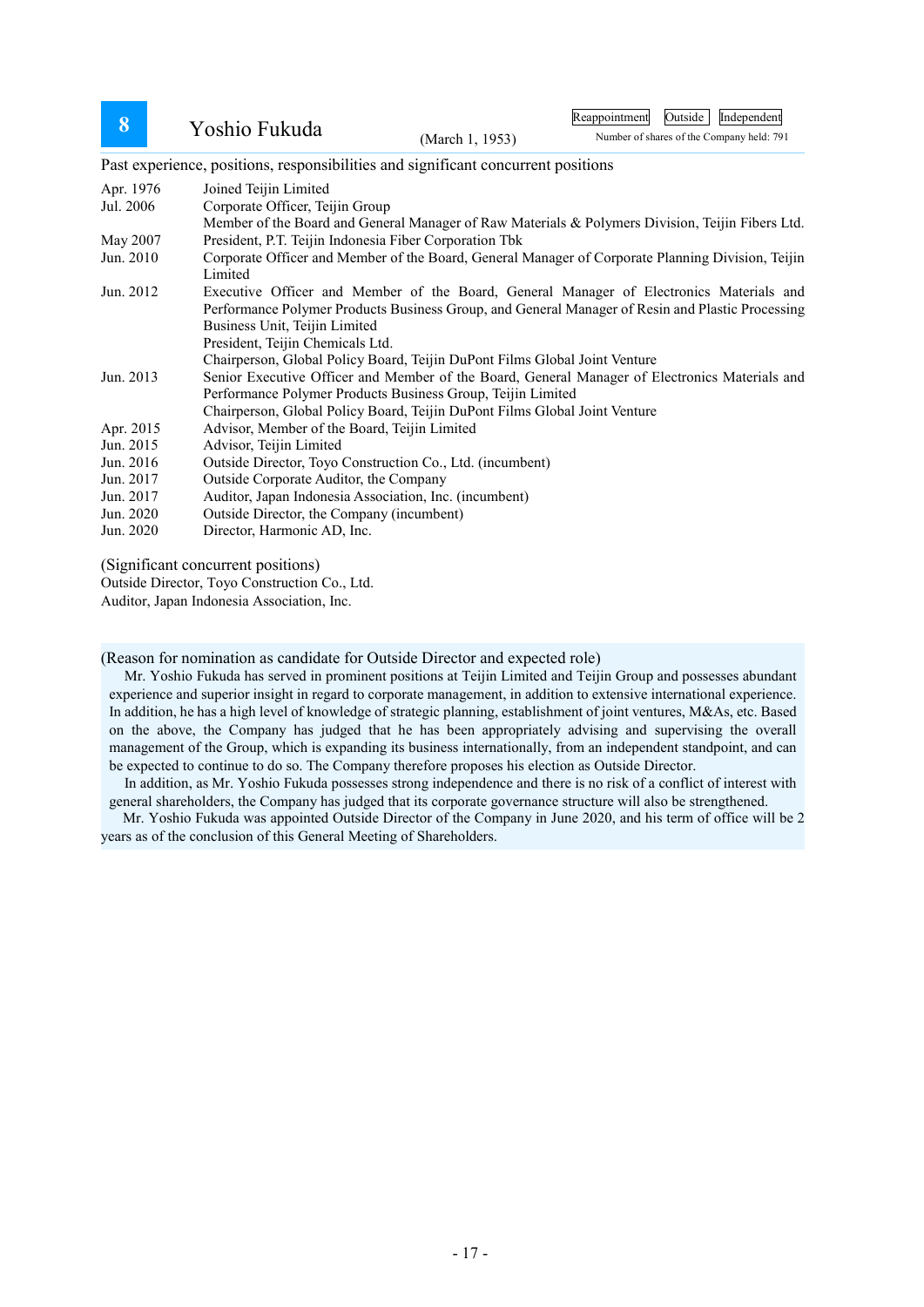| 9         |                                                                                                                                                                                       | New appointment   Outside   Independent |                                                                                           |  |  |
|-----------|---------------------------------------------------------------------------------------------------------------------------------------------------------------------------------------|-----------------------------------------|-------------------------------------------------------------------------------------------|--|--|
|           | Kazuhiko Hayashi                                                                                                                                                                      | (April 25, 1954)                        | Number of shares of the Company held: 0                                                   |  |  |
|           | Past experience, positions, responsibilities and significant concurrent positions                                                                                                     |                                         |                                                                                           |  |  |
| Apr. 1978 | Joined Toyota Motor Co., Ltd. (present Toyota Motor Corporation)                                                                                                                      |                                         |                                                                                           |  |  |
| Jan. 2001 | Corporation                                                                                                                                                                           |                                         | Project General Manager of Leading-edge Vehicle Development Planning Office, Toyota Motor |  |  |
| Jan. 2004 | General Manager of Electronics Engineering Div. II, Toyota Motor Corporation                                                                                                          |                                         |                                                                                           |  |  |
|           | General Manager of Electronics Engineering Div. I, Toyota Motor Corporation<br>Jan. 2005                                                                                              |                                         |                                                                                           |  |  |
|           | General Manager of BR Control Software Development Office, Toyota Motor Corporation<br>Apr. 2007                                                                                      |                                         |                                                                                           |  |  |
|           | Managing Executive Officer, Sumitomo Wiring Systems, Ltd.<br>Jan. 2010                                                                                                                |                                         |                                                                                           |  |  |
|           | Executive Officer of Sumitomo Electric Industries, Ltd., Managing Executive Officer of Sumitomo<br>Jan. 2012<br>Wiring Systems, Ltd., and Director of AutoNetworks Technologies, Ltd. |                                         |                                                                                           |  |  |
| Jun. 2015 |                                                                                                                                                                                       |                                         | Senior Managing Executive Officer of Sumitomo Wiring Systems, Ltd., Executive Officer of  |  |  |
|           | Sumitomo Electric Industries, Ltd., and Director of AutoNetworks Technologies, Ltd.                                                                                                   |                                         |                                                                                           |  |  |
| Jul. 2019 | Visiting Professor, Nagasaki Institute of Applied Science                                                                                                                             |                                         |                                                                                           |  |  |

#### (Reason for nomination as candidate for Outside Director and expected role)

Mr. Kazuhiko Hayashi has engaged in the development and engineering of power train and electric drive control system, etc. at the Toyota Group, and demonstrated leadership as manager. He has served in prominent positions at the Sumitomo Electric Industries Group, and possesses abundant experience and superior insight in regard to corporate management. In addition, he has top-class expertise on the development and engineering of such products, and served as a visiting professor at a graduate school which was established to invent new technology based on advanced technology and creating new business, where he lectured on energy and control-related fields in the automotive industry. Based on this experience and capability, the Company judges that he can advise and supervise the management of the Company in general, and therefore newly proposes his election as Outside Director.

In addition, as Mr. Kazuhiko Hayashi possesses strong independence and there is no risk of a conflict of interest with general shareholders, the Company has judged that its corporate governance structure will also be strengthened.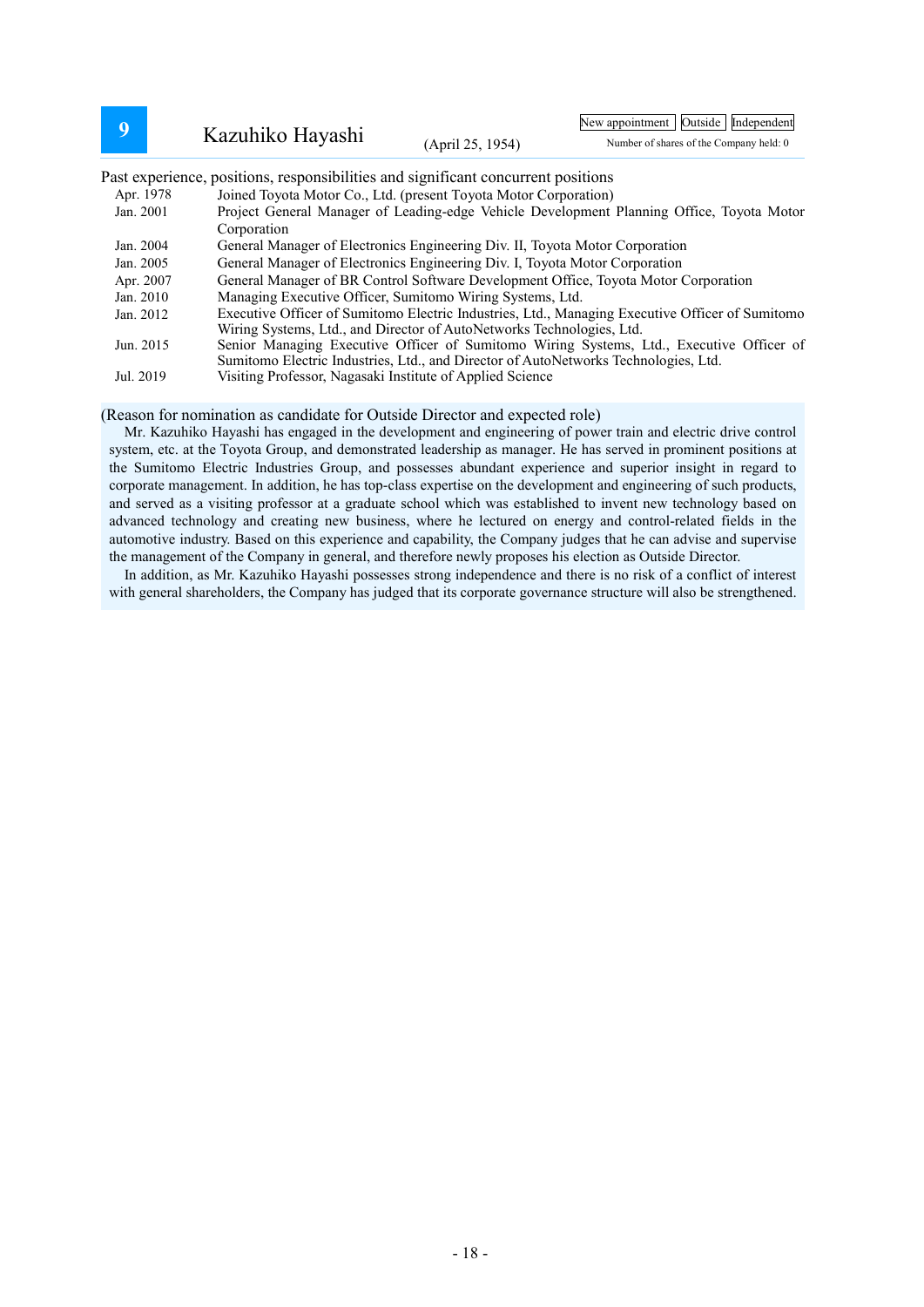#### Notes: 1. Candidates' histories at the Company are carried over from the former Harmonic Drive Systems Inc.

- 2. There are no special interests between any of the candidates and the Company.
- 3. Mr. Haruhiko Yoshida, Mr. Masanobu Nakamura, Mr. Yoshio Fukuda, and Mr. Kazuhiko Hayashi are candidates for Outside Directors.
- 4. Mr. Haruhiko Yoshida, Mr. Masanobu Nakamura, Mr. Yoshio Fukuda, and Mr. Kazuhiko Hayashi are candidates for Independent Directors with no risk of conflict of interest with general shareholders, for which appointment is required by the Tokyo Stock Exchange.
- 5. The number of shares of the Company held includes the portion held by the Officers' Shareholding Association.
- 6. Liability limitation agreement with Outside Directors

In order to create an environment where the Company can invite capable personnel to serve as Directors, and to enable them to sufficiently perform the duties expected of them, the Company stipulates in its Articles of Incorporation that it may enter into an agreement with Directors (excluding persons who are Executive Directors, etc.) to limit their liability to the Company to a certain range. Among candidates for Director, Mr. Haruhiko Yoshida, Mr. Masanobu Nakamura, and Mr. Yoshio Fukuda are currently Outside Directors, and the Company has thus entered into liability limitation agreements with each of these candidates. If candidate for Director Mr. Kazuhiko Hayashi is elected and assumes office, the Company will enter into a liability limitation agreement with him.

An overview of the content of the liability limitation agreements that the Company has entered into with incumbent Outside Directors is as follows.

- ・If a Director (excluding persons who are Executive Directors, etc.) causes damages to the Company owing to the neglect of his or her duties, his or her liability shall be limited to the minimum amount for liability set forth in Article 425, Paragraph 1 of the Companies Act, provided that he or she has performed his or her duties in good faith and without gross negligence.
- 7. Directors and officers, etc. liability insurance contracts

The Company has concluded a directors and officers, etc. liability insurance agreement provided for in Article 430-3 of the Companies Act with an insurance company, and the said insurance agreement shall compensate for damages including compensation for damages and legal expenses to be borne by the insureds. Note that the Company bears the full cost of the insurance premiums. If each of the candidates for Director is elected and assumes office, the Company plans to make all of them insured persons under the aforementioned directors and officers, etc. insurance agreement.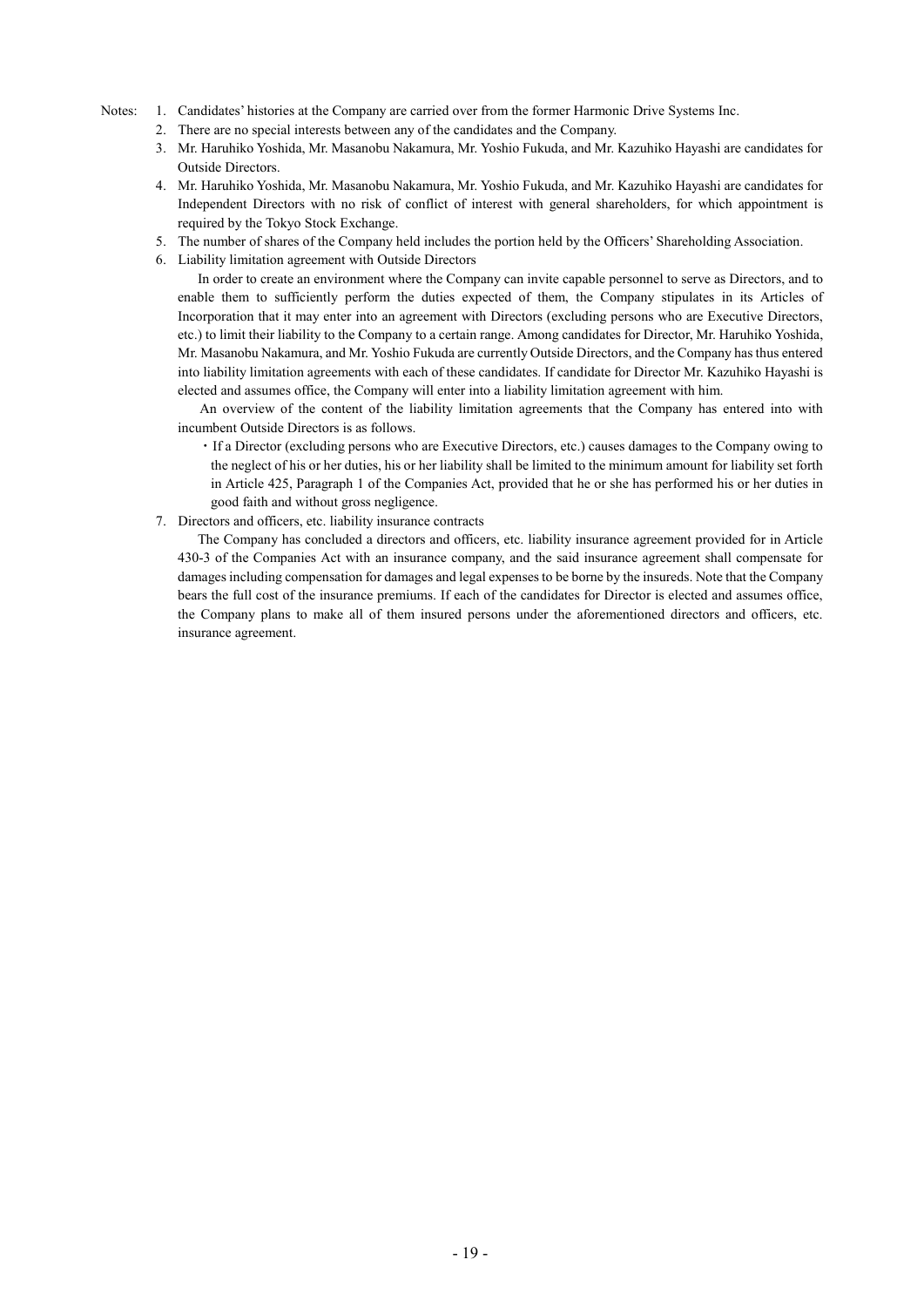# (Reference)

Skills matrix of Directors after the conclusion of this General Meeting of Shareholders

The overall composition of the Board of Directors and the main skills (insight, experience, capability, expertise, etc.) of each Director are as outlined below if this proposal is approved as originally proposed:

|                   | <b>Position</b><br>(As proposed)            | <b>Attributes</b>      | Expected insight, experience, capability and expertise, etc. |                                    |                            |                              |                    |                                                                             |                                                                          |
|-------------------|---------------------------------------------|------------------------|--------------------------------------------------------------|------------------------------------|----------------------------|------------------------------|--------------------|-----------------------------------------------------------------------------|--------------------------------------------------------------------------|
| <b>Name</b>       |                                             |                        | Corporate<br>management/<br>Management<br>strategy           | <b>Overseas</b><br><b>business</b> | Sales/<br><b>Marketing</b> | Manufacturing<br>/Production | Technology/<br>R&D | <b>Financial</b><br>strategy/<br><b>Capital policy</b><br><b>Accounting</b> | Information<br>and<br><b>Communication</b><br><b>Technology</b><br>(ICT) |
| Mitsumasa Ito     | Chairperson<br>of board of<br>directors     |                        |                                                              |                                    |                            |                              |                    |                                                                             |                                                                          |
| Akira Nagai       | President and<br>Representative<br>Director |                        |                                                              |                                    |                            |                              |                    |                                                                             |                                                                          |
| Akira Maruyama    | Representative<br>Director                  |                        |                                                              |                                    |                            |                              |                    |                                                                             |                                                                          |
| Kazutoshi Kamijoh | Director                                    |                        |                                                              |                                    |                            |                              |                    |                                                                             |                                                                          |
| Yoshihiro Tanioka | Director                                    |                        |                                                              |                                    |                            |                              |                    |                                                                             |                                                                          |
| Haruhiko Yoshida  | Outside<br>Director                         | Outside<br>Independent |                                                              |                                    |                            |                              |                    |                                                                             |                                                                          |
| Masanobu Nakamura | Outside<br>Director                         | Outside<br>Independent |                                                              |                                    |                            |                              |                    |                                                                             |                                                                          |
| Yoshio Fukuda     | Outside<br>Director                         | Outside<br>Independent |                                                              |                                    |                            |                              |                    |                                                                             |                                                                          |
| Kazuhiko Hayashi  | Outside<br>Director                         | Outside<br>Independent |                                                              |                                    |                            |                              |                    |                                                                             |                                                                          |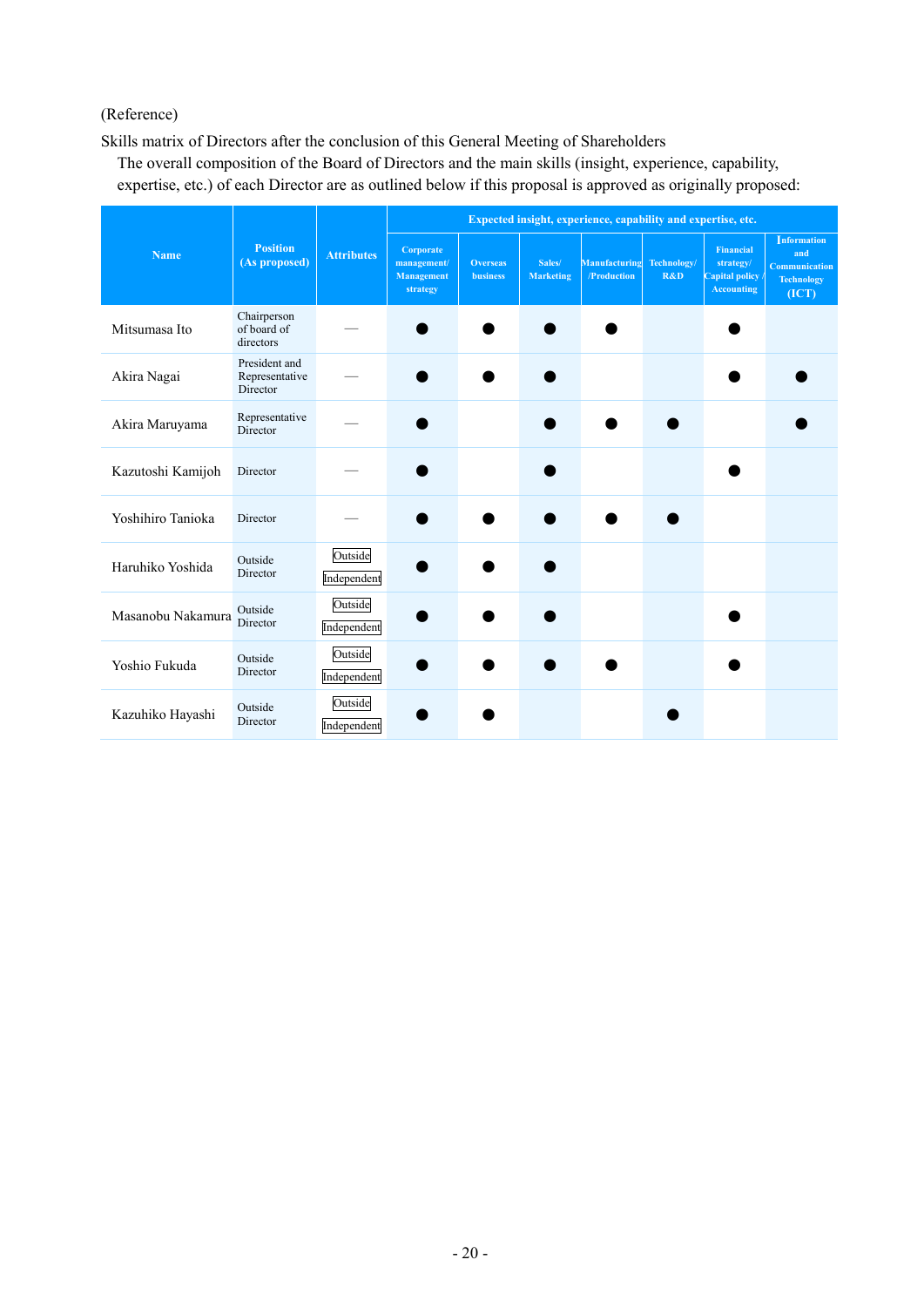# Reasons for selecting skill areas of the Skills Matrix

| <b>Skill areas</b>                                   | <b>Reasons for selection</b>                                                                                                                                                                                                                                                                                                                                                                                          |
|------------------------------------------------------|-----------------------------------------------------------------------------------------------------------------------------------------------------------------------------------------------------------------------------------------------------------------------------------------------------------------------------------------------------------------------------------------------------------------------|
| Corporate management/<br>Management strategy         | A director needs management experience and track record at various companies including a<br>manufacturing company as well as abundant knowledge to deliver technological innovation<br>for a better society under the Group's mission of "contributing to technological innovation in<br>society through motion control technology", in addition to achieving a sustainable society and<br>enhancing corporate value. |
| Overseas business                                    | A director needs abundant knowledge and experience in overseas business management and<br>local culture, etc. to promote the growth strategy of the Group which operates business<br>overseas.                                                                                                                                                                                                                        |
| Sales/Marketing                                      | A director needs proven knowledge and abundant experience in sales and marketing to identify<br>essential needs of customers, create attractive and satisfactory products, and provide customer-<br>oriented services.                                                                                                                                                                                                |
| Manufacturing/Production                             | A director needs proven knowledge and abundant experience in manufacturing and production<br>which is essential to maintain and develop a production system to achieve added-value<br>manufacturing in total motion control, the domain of the Company, and high customer<br>satisfaction.                                                                                                                            |
| Technology/R&D                                       | A director needs experience in R&D for speed reducers and mechatronics products, in addition<br>to expertise and experience in the industry, to ensure high product quality as a leading company<br>of precision speed reducers, and develop high added-value products for customers.                                                                                                                                 |
| Financial strategy/ Capital<br>policy/Accounting     | A director needs proven knowledge and abundant experience in finance and accounting to<br>build a solid financial base, promote growth investment and financial strategy to sustainably<br>enhance corporate value and return profits to shareholders.                                                                                                                                                                |
| Information and<br>Communication Technology<br>(ICT) | A director needs proven knowledge and experience in information and communication<br>technology to develop information infrastructure including cyber security measures and to<br>promote ICT across the Company utilizing advanced information technologies.                                                                                                                                                         |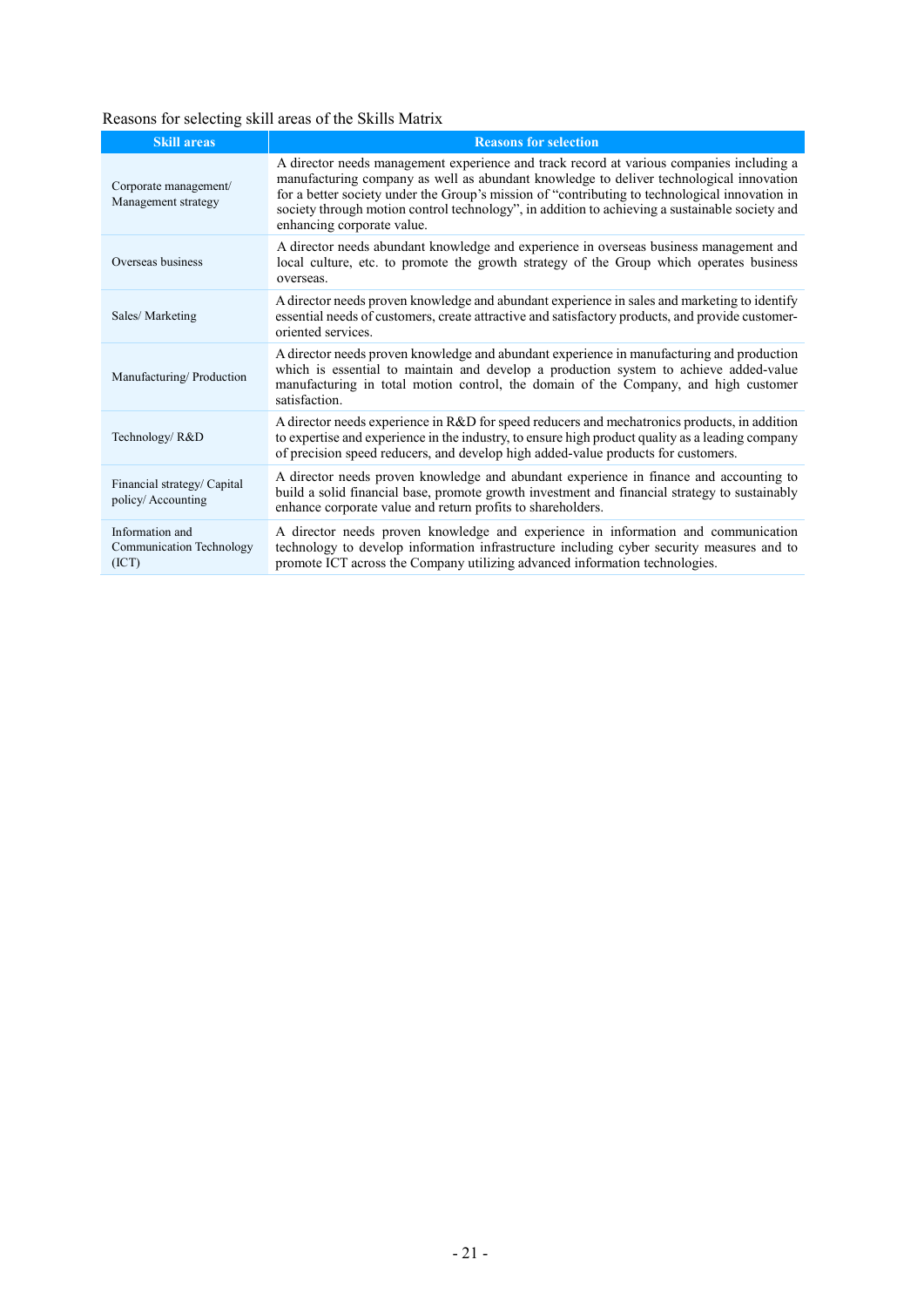#### (Reference) Independence Standards for Outside Directors

The Company shall elect independent outside directors who are outside directors without any risk of a conflict of interest with general shareholders (outside directors under Article 2, Paragraph 15 of the Companies Act) and outside officers prescribed in Article 2, paragraph (3), item (v) of the Regulation for Enforcement of the Companies Act (Ministry of Justice Order No. 12 of February 7, 2006) who do not fall under any of the following items and who possess strong independence without any risk of a conflict of interest with general shareholders.

- 1) A major business partner of the Group or an executive thereof;
- 2) A major shareholder who directly or indirectly holds 10% or more of the Company's total voting rights or a person performing an executive role thereof;
- 3) An executive of the Group companies;
- 4) An accounting auditor of the Group or an employee thereof;
- 5) Aconsultant, accounting specialist and/or legal special receiving substantial amount of money or other financial benefits beyond compensation as directors and officers paid by the Group (or if the entity receiving such financial benefits is a corporation, association or other organization, then any individual belonging to such organization);
- 6) A person who has been an executive of the Group companies or has served as a director, corporate auditor or executive officer of the Group over the past ten (10) years, a relative within the second degree of relationship of such person or a person living together with such person;

In addition, if an applicable person is still judged to be substantially independent despite he or she falling under any of the items 1) – 6) above, the Company will explain and disclose the reason at the time of election.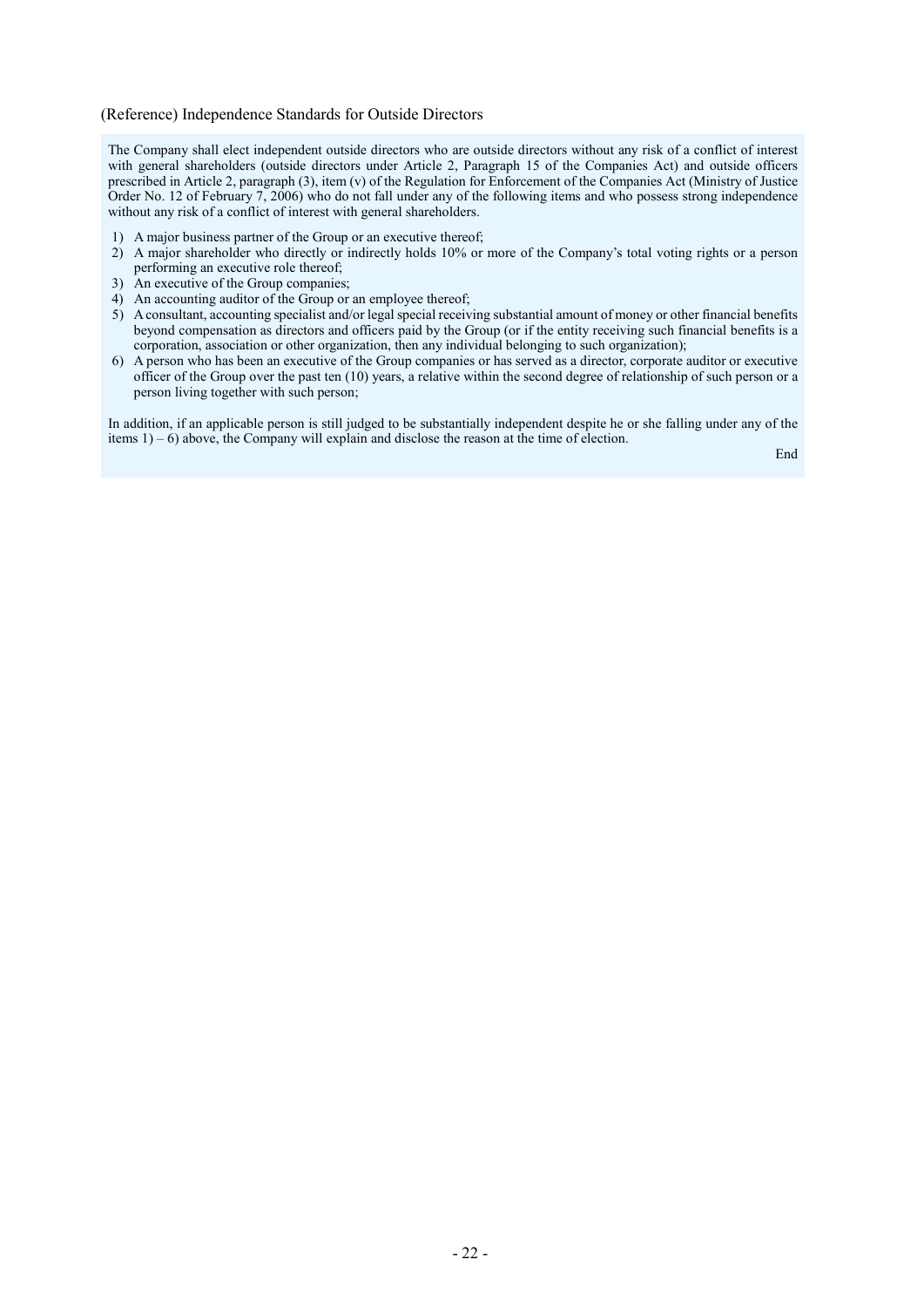#### **Proposal 4**: **Election of one (1) Corporate Auditor**

Corporate Auditor, Mr. Takumi Yokoyama will resign at the conclusion of this General Meeting of Shareholders, and therefore the Company proposes the election of one (1) Corporate Auditor. Note that Mr. Hidefumi Iguchi will be elected as a replacement for Mr. Takumi Yokoyama and will serve the remaining term of the retiring Corporate Auditor, as stipulated in the Company's Articles of Incorporation. The Board of Corporate Auditors has given its consent to this proposal.

The candidate for Corporate Auditors is as follows:

|                                      | New appointment                             |
|--------------------------------------|---------------------------------------------|
| Hidefumi Iguchi $_{(April 5, 1959)}$ | Number of shares of the Company held: 5,286 |

Past experience, positions, responsibilities and significant concurrent positions

| Apr. 1983 | Joined the Company                                                                          |
|-----------|---------------------------------------------------------------------------------------------|
| May 1999  | General Manager of Quality Assurance Promotion Office, the Company                          |
| Apr. 2009 | General Manager of Operational Process Innovation Department, the Company                   |
| Jun. 2011 | General Manager of Internal Control and Audit Office, the Company                           |
| May. 2013 | Corporate Auditor, Harmonic Precision Inc.                                                  |
| Jul. 2014 | Executive Officer (Corporate Governance), General Manager of the Internal Control and Audit |
|           | Office, the Company                                                                         |
| Jun. 2020 | Executive Officer (Administration and Human Resource), General Manager of Administration    |
|           | and Human Resource and Manager of Environment                                               |
| Apr. 2022 | Executive Officer, General Manager of Administration and Human Resource Division, Manager   |
|           | of Environment and General Manager of Health Promotion Center, the Company (incumbent)      |

#### (Reason for nomination as candidate)

Mr. Hidefumi Iguchi has engaged in business of the Company over many years, and has served prominent positions at quality, environment, internal control audit, human resource and administration divisions. Based on the above, he possesses abundant experience and superior insight which the Company has judged would contribute to perform his duties as Corporate Auditor. The Company therefore newly proposes his election as Corporate Auditor.

Notes: 1. Candidates' histories at the Company are carried over from the former Harmonic Drive Systems Inc.

- 2. There are no special interests between the candidate and the Company.
- 3. Liability limitation agreement with Corporate Auditors

In order to create an environment where the Company can invite capable personnel to serve as Corporate Auditors, and to enable them to sufficiently perform the duties expected of them, the Company stipulates in its Articles of Incorporation that it may enter into an agreement with Corporate Auditors to limit their liability to the Company to a certain range. If candidate for Corporate Auditor Mr. Hidefumi Iguchi is elected and assumes office, the Company will enter into a liability limitation agreement with him.

An overview of the content of the liability limitation agreements that the Company has entered into with incumbent Corporate Auditors is as follows.

- ・ If a Corporate Auditor causes damages to the Company owing to the neglect of his or her duties, his or her liability shall be limited to the minimum amount for liability set forth in Article 425, Paragraph 1 of the Companies Act, provided that he or she has performed his or her duties in good faith and without gross negligence.
- 4. Directors and officers liability insurance contracts

The Company has concluded a directors and officers' liability insurance agreement provided for in Article 430-3 of the Companies Act with an insurance company, and the said insurance agreement shall compensate for damages including compensation for damages and legal expenses to be borne by the insureds. Note that the Company bears the full cost of the insurance premiums. If Mr. Hidefumi Iguchi is elected and assumes office, the Company plans to make him an insured person under the aforementioned directors and officers' insurance agreement.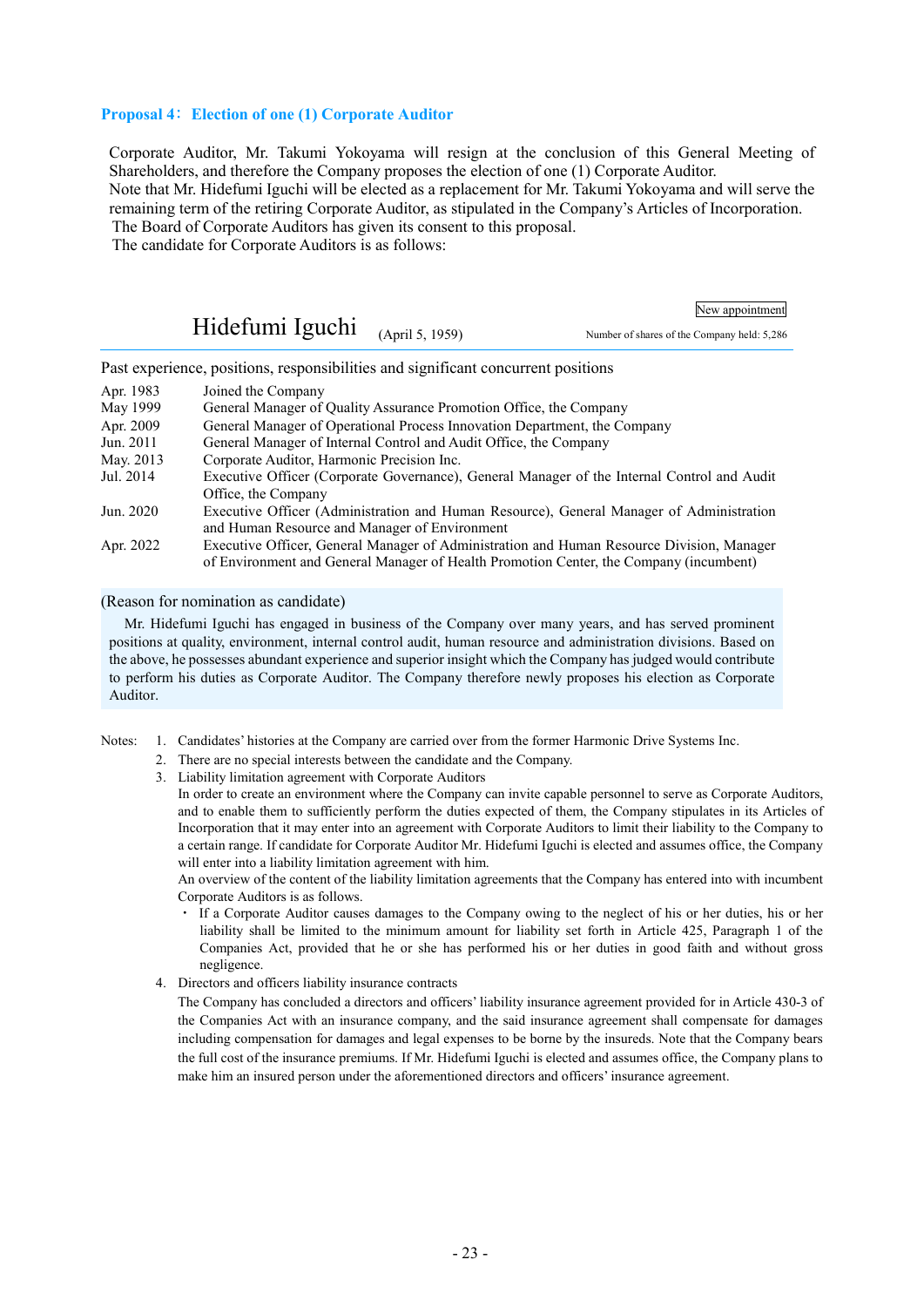# **Proposal 5**: **Final Retirement Benefits to Directors and Corporate Auditor following Discontinuation of the Retirement Benefits System**

As part of reviewing the executive remuneration system, the Company resolved at its meeting of the Board of Directors held on May 13, 2022 that the retirement benefit system for Directors (excluding Outside Directors) and Full-time Corporate Auditors of the Company shall be discontinued from the closure of this General Meeting of Shareholders. Accordingly, we propose the payment of retirement benefit corresponding to their terms of office, from the date of appointment until the conclusion of this General Meeting Shareholders, to five (5) Directors (excluding Outside Directors) and one (1) Full-time Corporate Auditor based on the standard stipulated in the regulations for directors and corporate auditors. Retirement benefits for Directors (excluding Outside Directors) and Corporate Auditor are calculated based on the criteria stipulated under the regulations for the Company's directors and officers (Final monthly compensation x Years of service by rank x Rank multiplier x Achievement multiplier), and the retirement benefits for Directors will be in line with the Policy for Determining Directors' Remuneration, etc. which was resolved at the Board of Directors as described in pages 43-45 of this Convocation Notice. The Company therefore considers it is appropriate. It is also proposed that the timing of payment shall be the retirement date of each Director and Corporate Auditor, and that the decisions as to the specific amount of remuneration and method of payment, etc. be left to the Board of Directors for Directors and to the consultation of Corporate Auditors for Corporate Auditors.

Brief histories of the Directors and Corporate Auditor to receive the final retirement benefit following the discontinuation of the retirement benefits system are as follows:

| <b>Name</b>          | Past experience |                                                              |  |  |
|----------------------|-----------------|--------------------------------------------------------------|--|--|
|                      | Aug. 1979       | Director, the Company                                        |  |  |
| Mitsumasa Ito        | Jun. 2011       | Chairperson and Representative Director, the Company         |  |  |
|                      |                 | (incumbent)                                                  |  |  |
| Akira Nagai          | Jun. 2013       | President and Representative Director, the Company           |  |  |
|                      |                 | (incumbent)                                                  |  |  |
| Akira Maruyama       | Jun. 2016       | Director, the Company (incumbent)                            |  |  |
| Kazutoshi Kamijoh    | Jun. 2020       | Director, the Company (incumbent)                            |  |  |
| Yoshihiro Tanioka    | Jun. 2021       | Director, the Company (incumbent)                            |  |  |
| Yoshitsugu Yokogoshi | Jun. 2020       | Full-time Outside Corporate Auditor, the Company (incumbent) |  |  |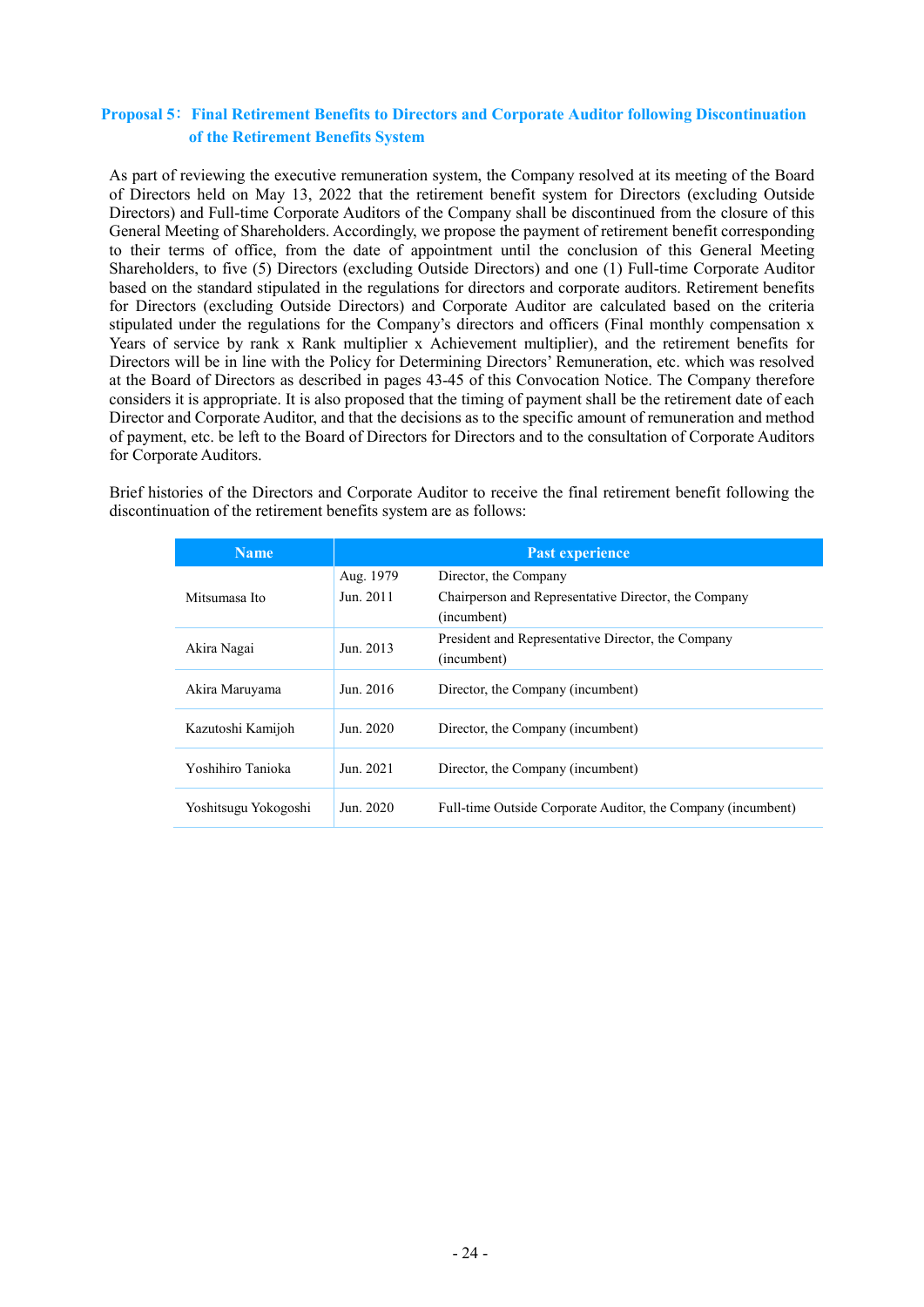# **Proposal 6**: **Determination of Remuneration for the Allotment of Restricted Shares to Directors (excluding Outside Directors)**

Remuneration to Directors of the Company was approved at the Ordinary General Meeting of Shareholders for fiscal year 2017 held of June 21, 2018 to be up to 300 million yen per year (including up to 80 million yen for Outside Directors and excluding salaries paid to Directors who also serve as an employee of the Company for their performance as an employee).

The Company proposes to allocate its common shares to Directors (excluding Outside Directors) of the Company which are subject to regulations such as certain transfer restriction period and acquisition without contribution by the Company (hereinafter referred to as the "Restricted Shares").The purpose of this proposal is to share the merit and risk of share price fluctuation with shareholders, so as to incentivize them to contribute to the improvement of the Company's medium- to long-term performance and to increasing corporate value.

In addition, the Company proposes to set the total amount of monetary remuneration claims to be provided by the Company as remuneration, etc. on Restricted Shares to Directors (excluding Outside Directors) of the Company to be up to 100 million yen, separately from the above remuneration for Directors, by comprehensively considering the past payment records of the retirement benefits system which was abolished at the Board of Directors of the Company held on May 13, 2022, future increase or decrease of Directors, and changes in executive officers. The allotment of Restricted Shares is determined given overall circumstances such as the degree of contributions, etc. of Directors to the Company. As defined in 2 below, the ratio of maximum Restricted Shares to be allotted in each fiscal year to the total number of shares shall be approximately 0.04% (the said percentage for the ten-year period from the introduction will be approximately 0.4% if the maximum number of the Restricted Shares is issued each year), indicating that the dilution ratio is insignificant. The Company therefore believes the content of the proposed system is reasonable.

Furthermore, the Company's Board of Directors held on February 23, 2021 resolved on matters related to the policy determine remuneration, etc., of individual Directors, as outlined in pages 43-45 of this Convocation Notice. As stated above, the Board of Directors held on May 13, 2022 determined to discontinue the retirement benefits system, and resolved to make required changes in line with the Policy on condition this proposal will be approved as originally proposed.

The Company currently has nine (9) Directors (of whom four (4) are Outside Directors) and the number of Directors will be the same if Proposal 3 is approved.

Details and upper limit of Restricted Shares to Directors (excluding Outside Directors) of the Company

1. Allotment of Restricted Shares and payment thereof

The Company will, pursuant to a resolution of its Board of Directors, provide the monetary remuneration claims to Directors (excluding Outside Directors) as remuneration, etc. of Restricted Shares, the total amount of which shall not exceed the total yearly amount stipulated above. Each Director will in turn pay the full amount of the monetary remuneration claim as an in-kind capital contribution, in exchange for the allotment of the Restricted Shares.

The amount to be paid in per share in relation to the allotment will be determined by the Board of Directors of the Company on the basis of the closing price of the common shares of the Company at the Tokyo Stock Exchange, one business day prior to the day of resolution by the Board of Directors in relation to the issuance or disposal of the shares (if there is no trading on such date, the closing price of the closest preceding day on which the trading took place) provided that the amount shall not be significantly favorable to eligible Directors.

Provision of the above monetary remuneration claims will be contingent on the eligible Directors (excluding Outside Directors) agreeing to pay in the in-kind capital contribution as above and executing an agreement on the allotment of restricted share that contains the provision stated in item 3 below.

2. Total number of the Restricted Shares

The total number of the Restricted Shares to be allotted to Directors (excluding Outside Directors) of the Company in each fiscal year shall not exceed 35,000.

However, the Company may reasonably adjust the total number of the Restricted Shares, if it engages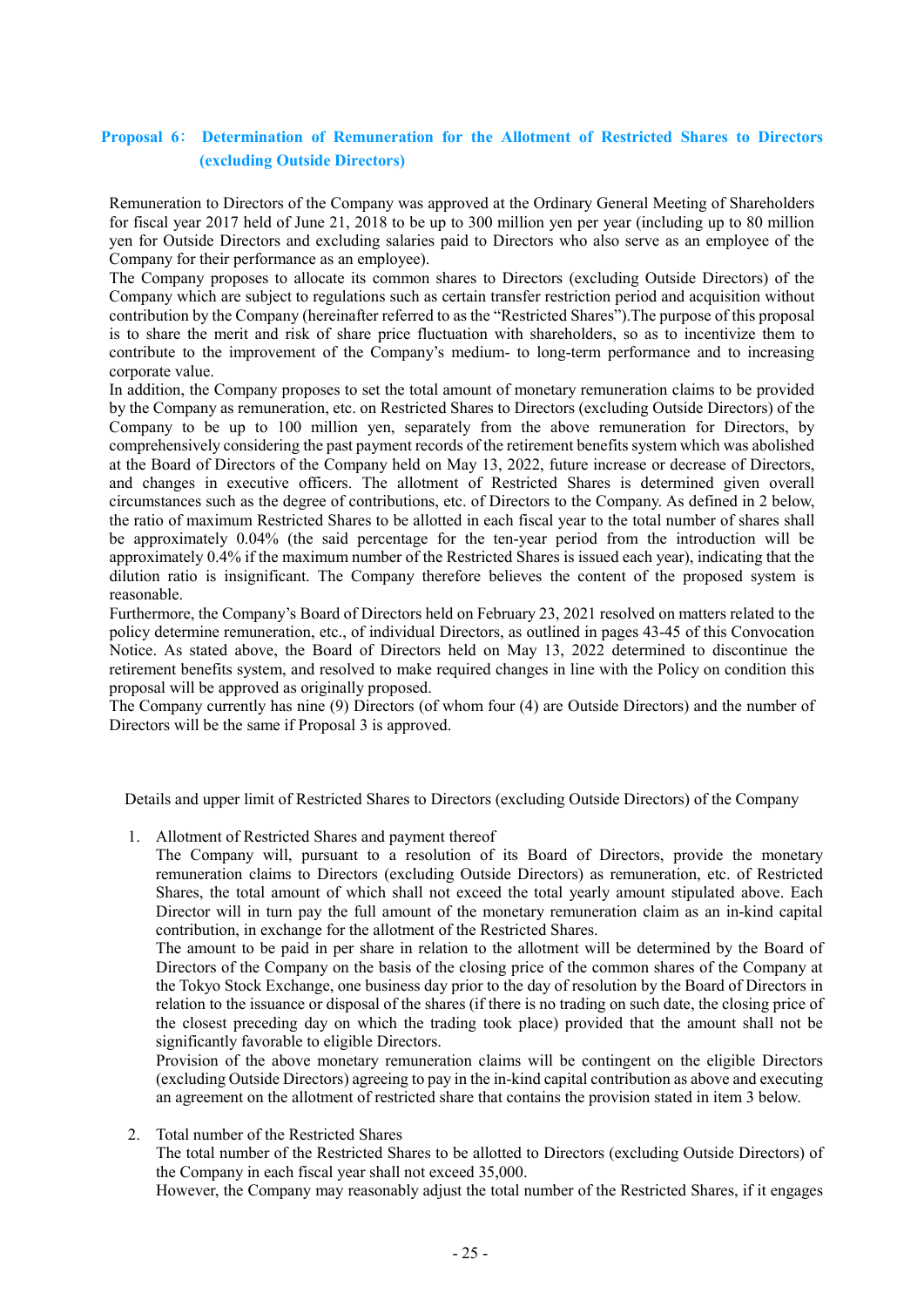in a share split (including an allotment of its common shares without contribution) or consolidation of its common shares after the date of the resolution of this proposal, or in similar situations it becomes necessary to make certain adjustment in the total number of the Restricted Shares to be allotted.

#### 3. Summary of the Restricted Shares Allotment Agreement

In accordance with a resolution by the Company's Board of Directors, the Restricted Shares Allotment Agreement to be concluded between the Company and the eligible Directors receiving an allotment of Restricted Shares shall include the following provisions.

(1) Definitions of Transfer Restrictions

The eligible Directors who have received an allotment of Restricted Shares (hereinafter the "Applicable Allotted Shares") may not transfer, establish a pledge, establish transfer security interest, make a gift before death, bequeath or otherwise dispose of the Restricted Shares (hereinafter the "Transfer Restrictions") to a third party during a period from the grant date of Applicable Allotted Shares to the date on which the eligible Directors retire (hereinafter the "Transfer Restriction Period").

(2) Acquisition of Restricted Allotted Shares without contribution

In the event that the eligible Director who has received an allotment of Restricted Shares retires from his or her position as Director before the day preceding the day of the first General Meeting of Shareholders following the Transfer Restriction Period start date, the Company shall acquire the Applicable Allotted Shares without contribution, unless there is a reason recognized as legitimate by the Company's Board of Directors.

Also, if there are any Applicable Allotted Shares for which the Transfer Restrictions have not been lifted in accordance with the provisions on reasons for the lifting of the Transfer Restrictions as mentioned in (3) below at the time that the Transfer Restriction Period mentioned in (1) above has ended, the Company shall acquire these Applicable Allotted Shares without contribution.

(3) Lifting of the Transfer Restrictions

On the condition that an eligible Director who has received an allotment of Restricted Shares continuously maintains his or her position as a Director of the Company until the date of the first General Meeting of Shareholders following the Transfer Restriction Period start date, the Company shall lift the Transfer Restrictions for all Applicable Allotted Shares upon expiry of the Transfer Restriction Period.

However, if, due to a reason that the Company's Board of Directors deems as justifiable, the eligible Director in question retires from his or her position as a Director of the Company prior to the expiry of the Transfer Restriction Period, the number of Applicable Allotted Shares for which the Transfer Restrictions are lifted, as well as the timing of the lifting of the Transfer Restrictions shall be adjusted to the extent reasonable as needed.

(4) Treatment during reorganization, etc.

If, during the Transfer Restriction Period, matters relating to a merger agreement in which the Company is the dissolving company, a share exchange agreement or share transfer plan in which the Company becomes a wholly owned subsidiary, or some other reorganization, etc. are approved at the Company's General Meeting of Shareholders (or, in the case where the approval at the Company's General Meeting of Shareholders is not required in relation to the reorganization, etc. in question, at a meeting of the Company's Board of Directors), by resolution of the Company's Board of Directors, the Company shall lift the Transfer Restrictions for the number of Applicable Allotted Shares determined rationally based on the period from the Transfer Restrictions Period start date until the date on which the reorganization, etc. are approved, in advance of the date on which the reorganization, etc. enter into effect.

In this event, the Company shall acquire without contribution the Applicable Allotted Shares for which the Transfer Restrictions have not been lifted one business day prior to the date on which the reorganization, etc. enter into effect.